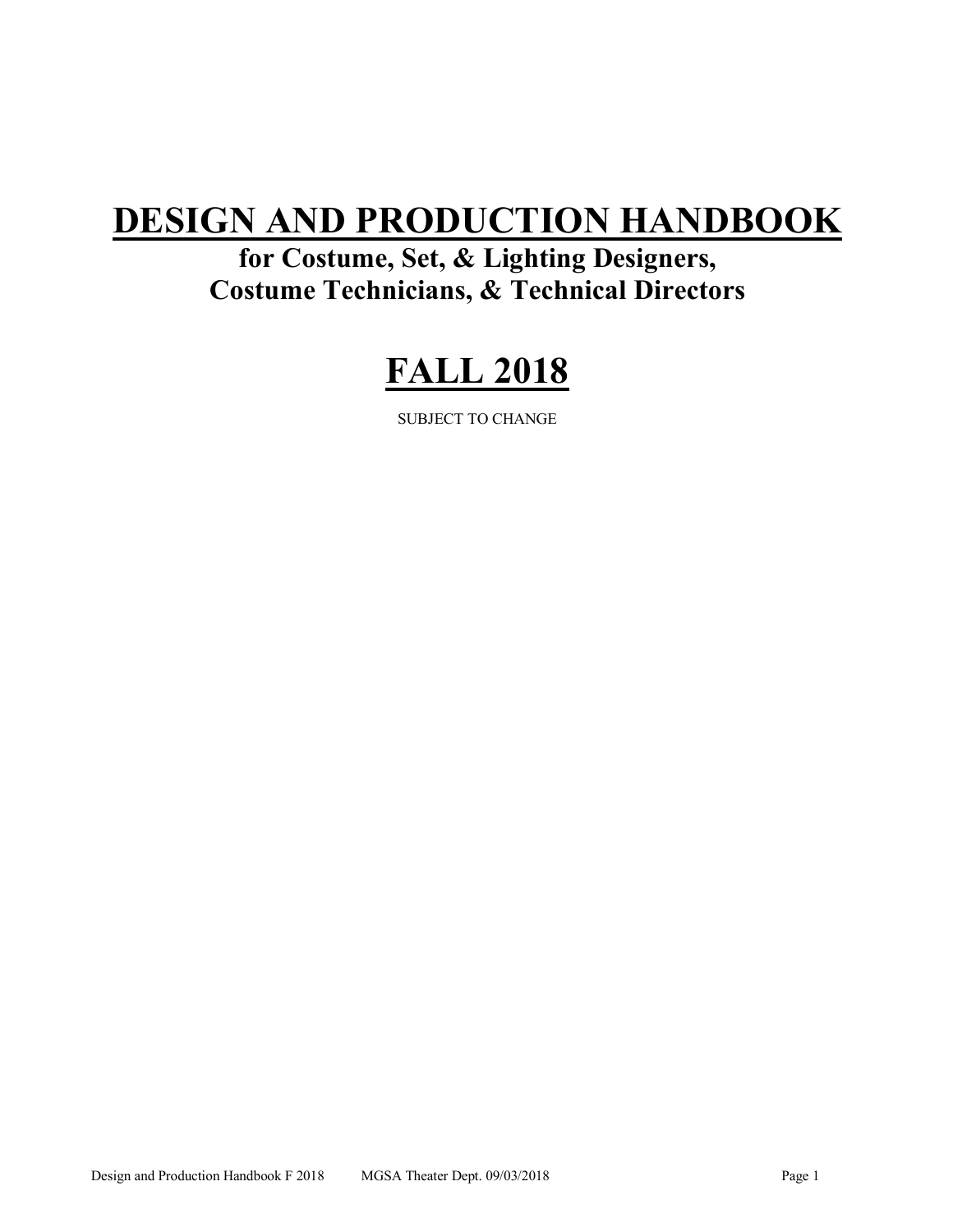# **DESIGN AND PRODUCTION HANDBOOK: Table of Contents**

#### EDITION: FALL 2018 SUBJECT TO CHANGE

| Student Responsibility to Keep Informed                               |    |
|-----------------------------------------------------------------------|----|
| <b>DESIGN POLICIES AND PROCEDURES (Alphabetical Order)</b>            |    |
| <b>Bio Policy</b>                                                     |    |
| Casting and Production Assignment Policy                              |    |
| Class Fees                                                            |    |
| Complimentary Ticket/Student Rush Policy                              |    |
| Computer Lab Keys and Policy                                          |    |
| <b>Contact Lists</b>                                                  |    |
| Core Curriculum                                                       |    |
| Departmental Scholarships                                             |    |
| <b>Email and Mailboxes</b>                                            |    |
| End of Semester Dates                                                 |    |
| Holiday Work Hours                                                    |    |
| Jameson CURFEW                                                        |    |
| Key Policy                                                            |    |
| Name Policy                                                           |    |
| <b>Outside Employment</b>                                             |    |
| Parking and Department Transportation                                 |    |
| Photo Policy                                                          |    |
| Portfolio Review                                                      |    |
| Production Agreements                                                 |    |
| <b>Production Hours</b>                                               |    |
| <b>Production Meetings</b>                                            |    |
| Production Practice/Rutgers Theater Company                           |    |
| Production Stage Manager                                              |    |
| Rehearsal and Production Conflict Policy                              |    |
| <b>Spray Painting Policy</b>                                          |    |
| <b>Strike Policy</b>                                                  |    |
| Theater and Shop Access and Safety                                    |    |
| <b>ACADEMIC POLICIES AND PROCEDURES</b>                               |    |
| Residency and Production Requirements                                 |    |
| Attendance in MFA and BFA Theater Classes                             |    |
| Artistic and Academic Evaluation of Theater Students                  |    |
| Definitions of Artistic Warning, Evaluations, Probation and Dismissal |    |
| Evaluations                                                           | 10 |
| Face-to-face Evaluations                                              | 10 |
| Advising the Student of Artistic Probation or Dismissal               | 10 |
| <b>BFA Artistic Review and Dismissal</b>                              | 10 |
| <b>BFA Grading Policy</b>                                             | 10 |
| BFA Academic Review and Dismissal                                     | 11 |
| MFA Artistic Review and Dismissal                                     | 12 |
| <b>BFA Grading Policy</b>                                             | 12 |
| MFA Academic Review and Dismissal                                     | 12 |
| General Academic Criteria for Design and Production                   | 12 |
| General Evaluation Criteria for Design and Production                 | 13 |
| <b>BFA</b> Commitment to Major                                        | 14 |
| MFA Commitment to Major                                               | 15 |
| MFA Thesis Design (Performance Project) Information                   | 15 |
| MFA Thesis Design (Performance Project) Requirements                  |    |
| Costume Design                                                        | 16 |
| Costume Technology                                                    | 17 |
| <b>Lighting Design</b>                                                | 18 |
| Set Design                                                            | 19 |
| ADDITIONAL GENERAL INFORMAITON                                        |    |
| <b>Theater Department Goals</b>                                       | 20 |
| Sample Resume                                                         | 21 |
| Free Advice from Former Glimmerglass Opera Costume Director           | 23 |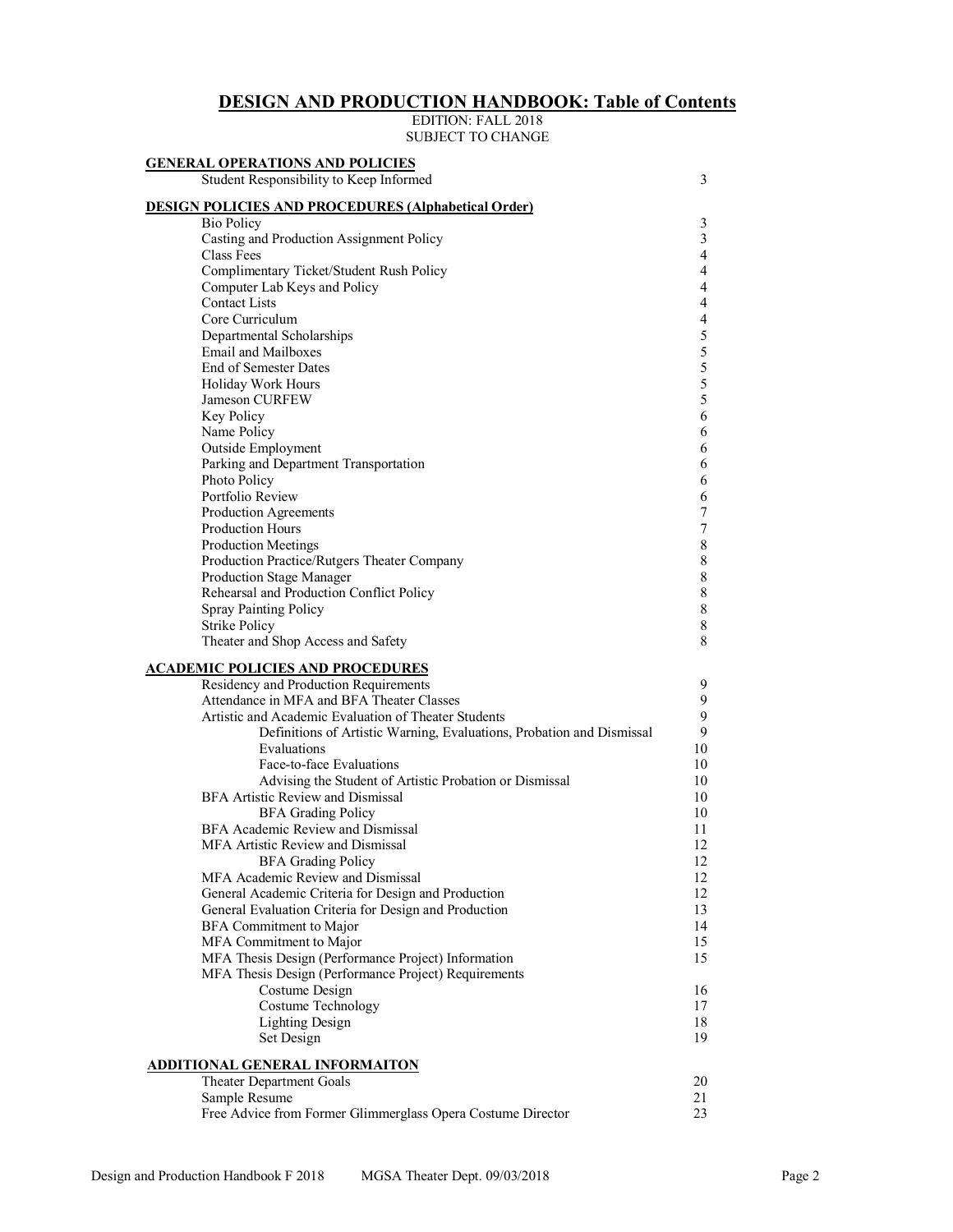# **GENERAL OPERATIONS AND POLICIES:**

# **STUDENT RESPONSIBILITY TO KEEP INFORMED**

The Department of Theater makes special demands on students enrolled in the MFA and BFA training programs because of the professional nature of the programs and the demands of the profession. Specific rules and policies are published in the *Guide for Actors in the Theater Department,* the *Production Handbook for Stage Managers* and the *Design and Production Handbook for Costume, Set, & Lighting Designers, Costume Technicians, & Technical Director. Students are responsible* for understanding and following all rules and policies set forth in these documents, as well as those in the graduate or undergraduate university catalog.

# **DESIGN POLICIES (IN ALPHABETICAL ORDER):**

# **BIO POLICY**

All directors, playwrights, actors, stage managers and designers must submit a bio for inclusion in the programs for Department Productions. Our bio policy represents standard professional practice. The stage manager for each show will provide a bio form with the current policies attached. Bios will be subject to editing by the Company Manager for space and other issues.

# **CASTING AND PRODUCTION ASSIGNMENT POLICY**

Students must accept roles in which they are cast and production positions that are assigned to them.

The Theater Program at Mason Gross School of the Arts prepares students for the wide variety of roles they will encounter in the professional entertainment industry: theater, film and television. The goal is to develop highly-skilled and versatile theater artists.

Theater, film and television encompass the full range of human behavior and experience and there will be times when students may be asked to perform in roles or work on plays that may contain language and describe situations distasteful to some. Students in the Mason Gross School of the Arts Department of Theater must be able to portray characters and work on plays even if the values and beliefs there in may be at significant odds with their own.

Students in the program are not at liberty to choose the assignments or roles they are cast in according to how congruent they are with their personal belief systems. In addition, altering a text or changing the language of a play in order to sanitize language or character behavior creates an inauthentic performance of the play that falsifies the artistic integrity of the playwright's work. It also cheats the audience who came to see a legitimate performance of the play. Altering the text of a play is unacceptable in our program and will result in a failing grade for the work in question. Failure of any core course can result in artistic dismissal.

Actors are required to attend all auditions for which they are called. If a student wishes to audition for a role for which they have not been called, the student may request an audition. At the discretion of the Chair/Vice Chair, the student may be granted the audition.

All issues of nudity or smoking in rehearsals and performances (including special effects) must be approved by the Executive Committee in order to make sure departmental policies are followed. The Stage Manager or Director prepares a photocopy of the relevant pages in the script, highlighting necessary nudity or smoking and provides the Executive Committee with a copy as well as an explanation of the request.

Nudity during a performance may be permitted if it is essential to the logic of the play, but it may not be gratuitous. Actors cannot be required to perform in the nude. During casting, only the student's primary acting teacher may discuss performing in the nude with the actor. The director cannot have this conversation with the actor. The Chair/Vice Chair is the final arbiter of taste and adherence to the Executive Committee policy. An actor's refusal to perform nude will be individually negotiated by the primary acting teacher and will not affect the student's status in the program. If nudity is to occur, the Department will post a sign in the theater lobby and box office window so that patrons with sensitivity to nudity may be apprised.

Smoking during a performance is only permitted within strict limits if it is essential to the action and logic of the play. Electronic cigarettes will be used wherever possible and a sign will be posted for the audience advising of their use. If real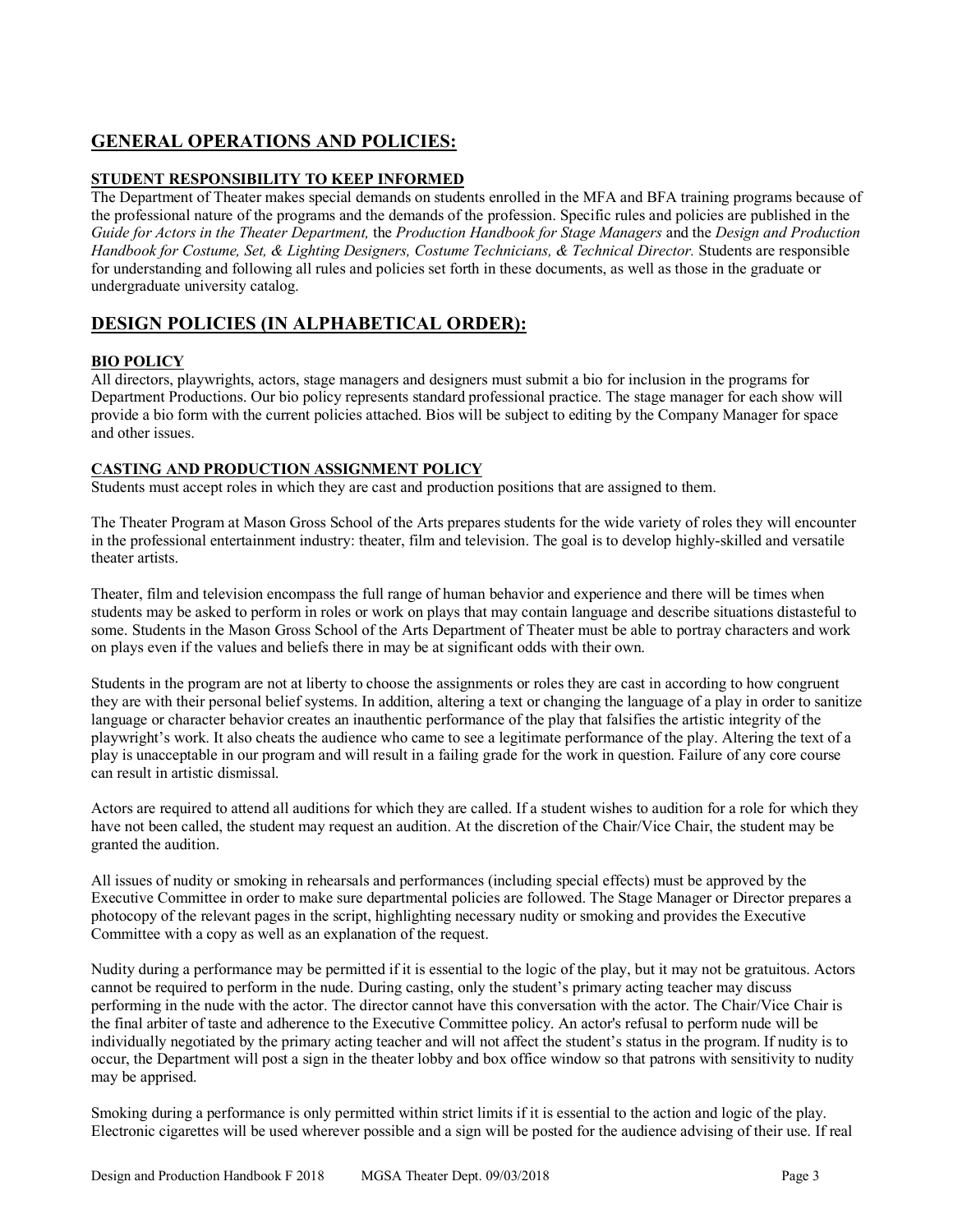smoking is to occur, the Department will post a sign in the theater lobby and box office window so that patrons with sensitivity to smoking may be apprised. If smoking is approved the ventilation systems will be run during those scenes and during intermissions to dilute the concentration of smoke in the atmosphere. This may cause noise which would affect the audience's ability to hear some of the scene. An actor's refusal to smoke onstage will be individually negotiated by the primary acting teacher and will not affect the student's status in the program. Non-tobacco products will be used if the materials are lit.

### **CLASS FEES**

Some classes require class fees in order to help defray some of the costs associated with teaching them. Please be aware that these fees do not necessarily cover materials, books, or equipment you may be required to purchase for the class. Your instructor will provide you with fee amounts and pay slips. Your grade can be withheld if you do not pay the fees. **Fee amounts are subject to change.**

# **COMPLIMENTARY TICKET/STUDENT RUSH POLICY**

# **These policies are updated annually and will be disseminated annually at the start of the School Year.**

### **COMPUTER LAB (Walters Hall #253) KEYS AND POLICY**

For Graduate and Undergraduates in Design, Production and Stage Management:

Graduate and Undergraduate Students in the Design/Production Programs may be issued a key to the Computer Lab. Each key must be turned in at the end of each semester and re-issued the next semester, unless special arrangements are made. The Computer Lab CoAd will be responsible for providing access to students who do not have keys and have made an appointment to use the computer lab. Computer class times are not available for general work.

All keys issued are subject to the same requirements as other University Keys, and grades may be held if keys not returned. Lost keys or those not returned will result in a charge of \$500 fee to change the lock and make new keys.

If you are caught not locking up the room after use or lending your key to any person not authorized to use the computers, key privileges will be immediately revoked for the remainder of your stay at Rutgers. You may still use the lab by appointment as above, but you will never be issued a key of your own again.

These computers are for specific purposes, usually for coursework (computer drafting and illustration and lighting programs) although there is software for general computing available on them, (ie. Microsoft Office). The University supplies lots of computer labs for the writing of term papers, etc., but it is impossible to monitor or forbid the use of the Department computer lab for these purposes. If you are using our computers to do "normal" work, and the computer is needed by someone for the "specific purposes" mentioned above, you must move from the station or leave the lab to accommodate them.

No one may install new or additional software without the approval Karin Graybash, not even temporarily.

### *Printing in the Lab:*

The policies for printing will be posted in the lab. Consult Karin Graybash for details.

# **CONTACT LISTS**

The Department maintains contact lists for all students, faculty and staff. This is standard professional practice. You must provide a current, working telephone number and email account. We must be able to contact you at a moment's notice regarding class and/or production information. You must also provide emergency contact and other information for a confidential list that is not made public.

### **CORE CURRICULUM**

As a company, students will take "core" curricular classes. *Core Curriculum* refers to the courses designed to reinforce or challenge assumptions about theater and theater-making and expand understanding. Core Curriculum has been tailored to a company of students serious about becoming well-rounded, culturally aware theater artists. They have a direct and important relationship to Core Training and to the work we put on stage.

Though grades received in core courses are not weighed equally with student's studio training in questions of dismissal, students' work in these courses is just as essential to overall standing in the program and a student's path towards graduation.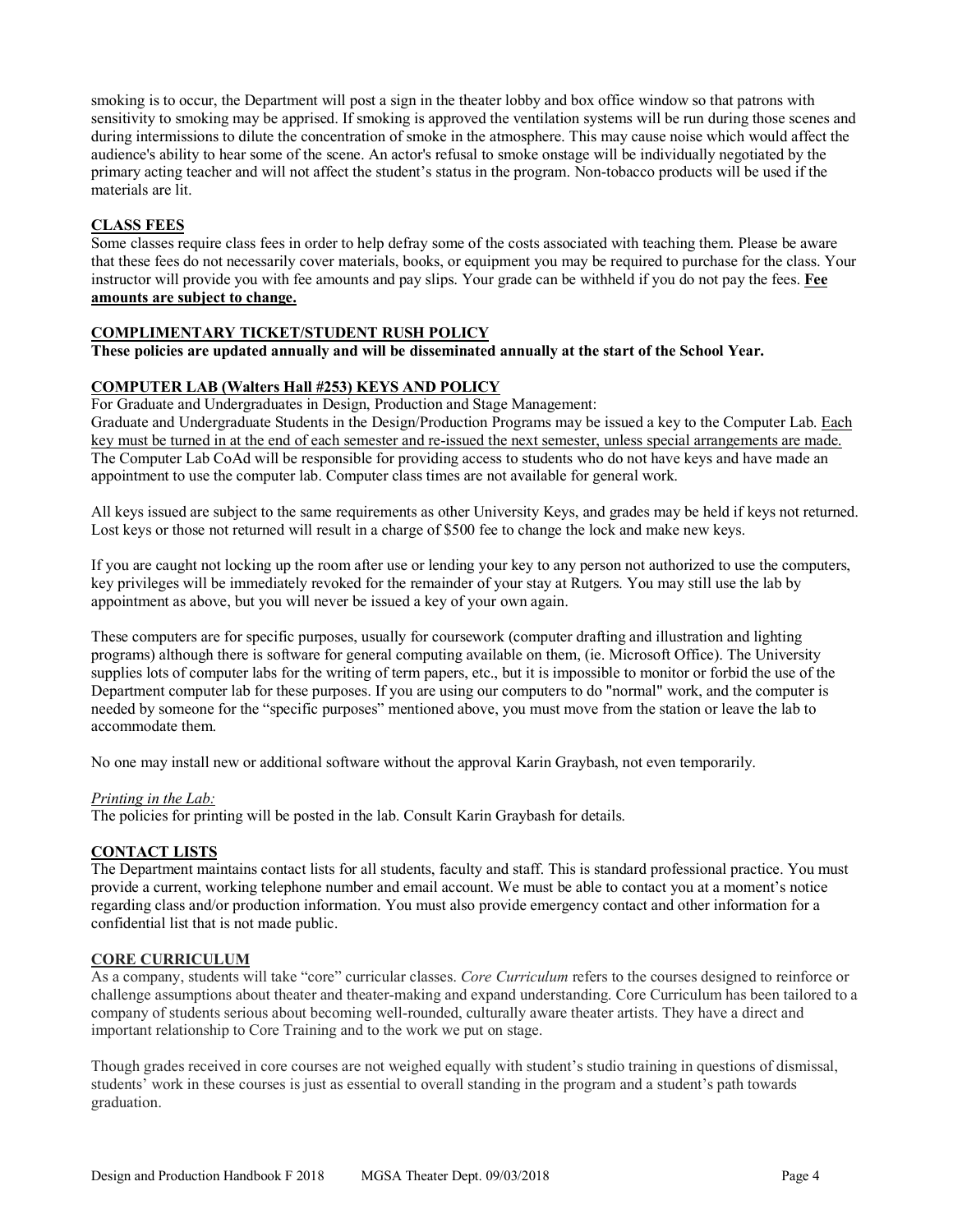## **DEPARTMENTAL SCHOLARSHIPS**

Students are expected to be in good artistic and academic standing to receive departmental scholarship or other financial support. Artistic Probation will put a student's departmental support in jeopardy. See Artistic Probation in Artistic and Academic Evaluation.

#### **EMAIL AND MAILBOXES**

ALL students are responsible for ALL information shared via email ALL the time. You will receive a good deal of University, Departmental and Production information via email. There are no excuses for being unaware of Departmental and Production information. All students also have mailboxes in the hallway outside Barbara Harwanko's office (Walters Hall, second floor), and are responsible for all information deposited in mailboxes all the time. Check your box daily.

#### **END OF SEMESTER DATES**

Students will be dismissed for Winter and Summer vacations on a date determined by the Chair and Department Administrator. Because of the University final exam schedule, this date will vary. Besides portfolio reviews and exams, there are other projects students may need to be in attendance for. Do not make travel plans before the dismissal date is announced.

#### **HOLIDAY WORK HOURS**

It is necessary to work over certain University holidays in order to maintain our production opportunities. A major feature of our training program is providing performance and production opportunities for all students as an integral aspect of their curriculum. Hours worked over vacation breaks do not count towards regular production hours. They are required in addition.

MFA and BFA students' presence is required for evening and weekend work throughout the production process. Some productions require commitments during holidays, vacation periods, and/or religious holidays. Students are not excused from any responsibilities, rehearsals or performances for any reason unless specifically approved in advance and in writing by the Department of Theater Arts Executive Committee. Under no circumstances will students be released from a technical rehearsal, dress rehearsal or performance. Should a potential conflict not be approved, the student will need to clear that conflict, and their presence will be required. See Rehearsal and Production Conflict Policy.

#### WINTER BREAK

Students must return after Winter break on the date designated. This date is usually in the first week of January. We rehearse and build shows during what is a semester break for the non-theater majors. The shops are open for the regular 8 hour days and ALL graduate students and BFA 3 AND BFA 3.5 undergrads are expected to work during that time.

#### SPRING BREAK

We do not take the entire spring break. We are usually in the midst of rehearsals for a spring show. Spring break required hours will be announced in advance. Graduate students and BFA 3s and BFA 3.5s are expected to work during this time. Stage Managers and designers who are working on shows in rehearsal over spring break are expected to remain on campus. Hours worked over Spring Break does not count towards regular production hours. They are required in addition.

#### THANKSGIVING

The University takes off Thursday and Friday of Thanksgiving weekend. Depending on production work we may take off only Thanksgiving Day. There is often a production in technical rehearsals on Thanksgiving weekend.

### EASTER

The University does not allow any days off for Easter since it occurs on a Sunday. Neither do we. We almost always have a 10 out of 12 technical rehearsal on Easter Sunday or will be in performance.

#### RELIGIOUS HOLIDAYS

We follow general University policy regarding religious holidays. Out of courtesy to your fellow students and faculty, you must inform the Shop Supervisors well in advance if you are taking religious holidays, so work can be planned accordingly.

#### **JAMESON CURFEW**

Work in Jameson MUST CEASE AT 10:45 PM and the space is only available when acting or movement classes are not in session. IF YOU VIOLATE THE 10:45 PM CURFEW IN ANY WAY WE WILL BE IN DANGER OF LOSING THE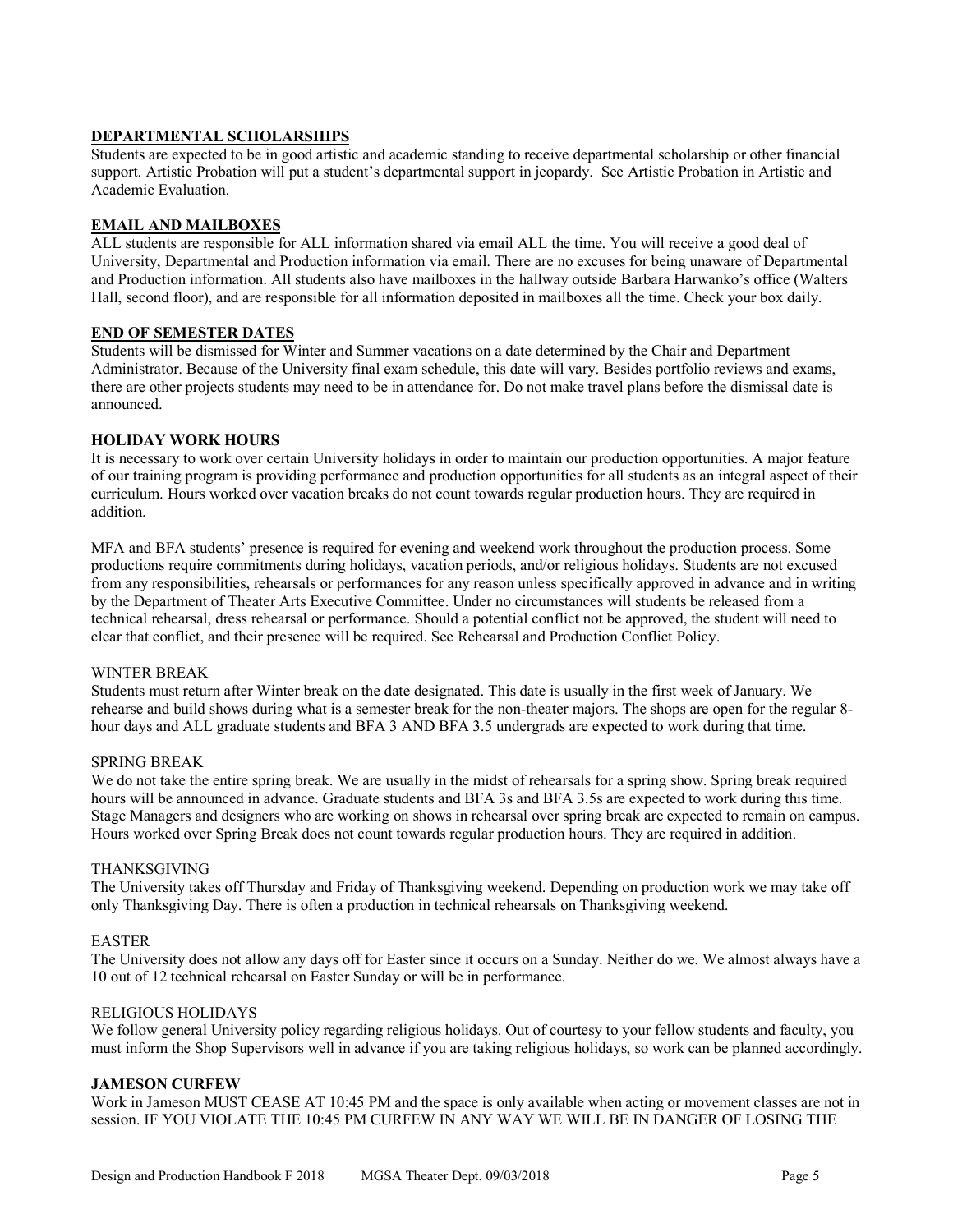USE OF THE SPACE. Remember that Jameson is a Residence Hall, and the rule is in force to allow the students to get a little peace and quiet after 11:00 pm. This includes leaving the space quietly at the end of rehearsal.

#### **KEY POLICY**

Keys to department facilities and rooms are available from the office of the Department Administrator. The keys will be signed out to each student on the honor system and MUST be returned at the end of the production they were issued for or at the end of each year for longer term sign-outs, unless special permission is granted. Keys can be recalled at any time. A student who is irresponsible and loses or does not return keys in a timely manner, may be charged a fairly steep fee to change locks and make new keys, depending on the facility or room. In addition, that student will be required to make a \$100 cash deposit before any more keys are issued, whether the keys are required for their duties or not.

#### **NAME POLICY**

At the beginning of your career in the Department, you will be asked to provide the name you wish to use for inclusion in all Department programs and contact lists. Once you choose this name, it will be the only authorized name published for the duration of your studies. Exceptions to this rule will be made on a case by case basis, with approval from the Company Manager.

#### **OUTSIDE EMPLOYMENT**

During the academic year (including Thanksgiving, winter and spring break production periods for students required during those periods) MFA and BFA students may not accept paid or unpaid outside theatrical or entertainment industry employment without written consent from the student's head of program. Violation of the outside work policy may result in dismissal from the program.

### **PARKING AND DEPARTMENT TRANSPORTATION**

Parking, permits, loading-zones, etc. are quite restricted on Douglass Campus. There is an Office of Parking and Transportation that will issue permits, etc. Don't use the loading and fire zone behind the Victoria J. Mastrobuono Theater as a parking place. You should only be there temporarily for LOADING into the theater or scene shop. Parking in the lot by Walters Hall is a risky business unless you have one of the assigned spaces, and you probably DON'T.

The Department has the use of a truck and a van which we share with some of the other Departments at the MGSA. Access is controlled by the Technical Director. On occasion and only with prior approval of the Production Supervisor, you may be able to use your own transportation and be reimbursed.

### **PHOTO POLICY**

Archival photos are taken during a dress rehearsal. It is possible to ask the staff photographer to take clear full stage shots at the end of the rehearsal. Stage Managers will mediate if there is a problem. Designers also have access to Department archives for portfolio shots. No video of performances is allowed without special permission in advance from the Department Chair. The photographer must be credited whenever a departmental photo is used. All Designers are encouraged to take their own photographs on that day, as they know what is needed for their own portfolio.

#### **PORTFOLIO REVIEW**

Portfolio Review is held at the end of each semester for all graduate and undergraduate design majors. Students are required to attend their scheduled portfolio review. It should be thought of as a final exam. Failure to attend Portfolio Review each semester is grounds for dismissal from the program. Production majors who have participated in a craft class (props, costume construction, drafting, etc.) should show their work on the day of their review. A schedule of the review times will be posted. Based on the semester review, matters of Artistic and or Academic Probation and/or Dismissal are considered. Recommendations will be made to the Associate Dean of Students after the review.

The design faculty and the staff supervisors attend the Portfolio Review. The student's classwork, portfolio and resumé are evaluated and discussed as well as the student's production assignments and their work in the shops.

A gallery space will be provided in one of our theaters so that the students can exhibit their work for the critique by the professors. Students will be provided with some sort of "wall" space and a portion of a table. Dress forms or other display requirements can be provided if the student make arrangements for them in advance. (Students must return all dress forms, etc. immediately after the review). Students should provide their own push pins to display their work on the walls. Sign your work and provide a name card. New students are expected to present previous professional and academic work at this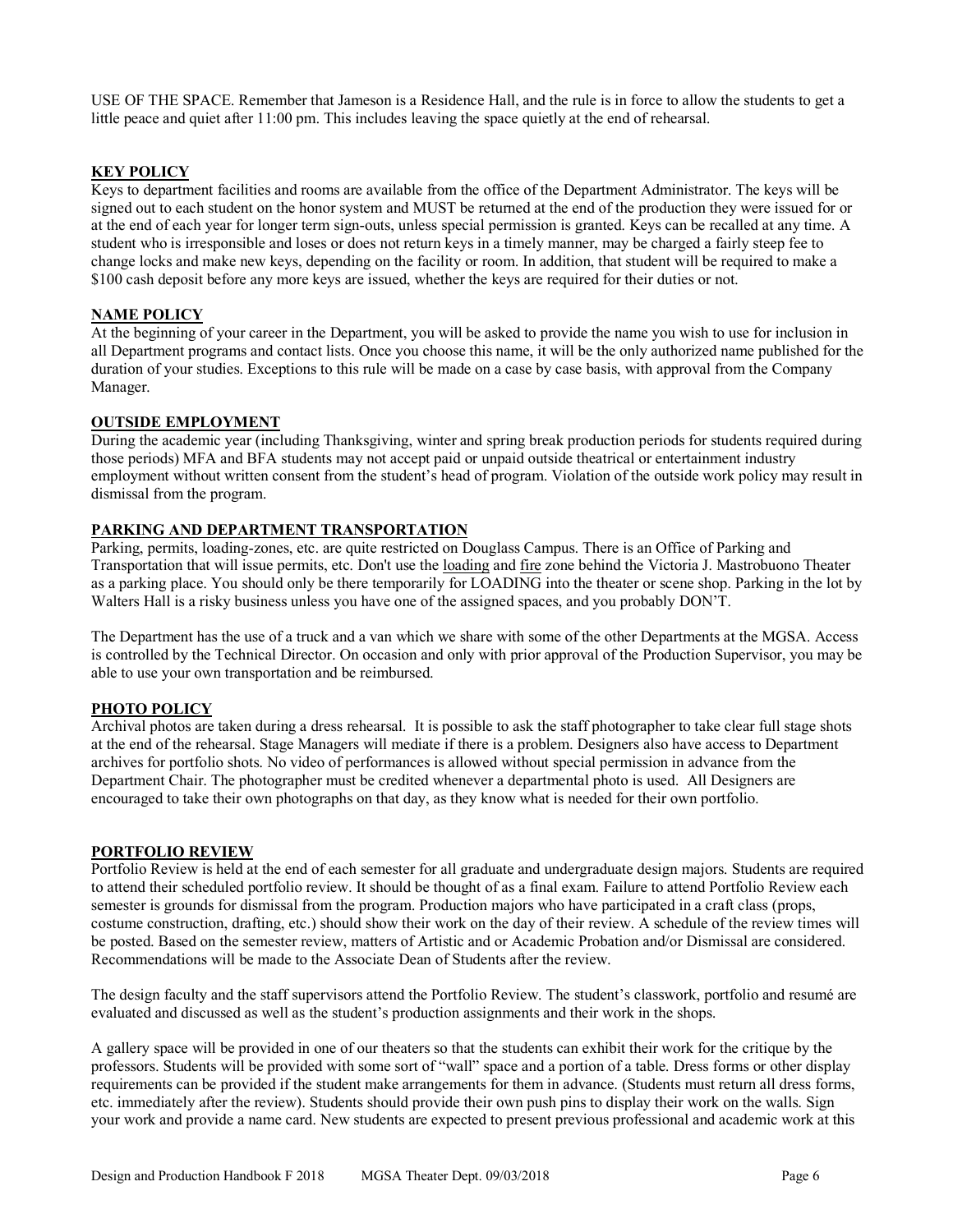review. All students can present their summer work at the December review. Students are expected to present examples of their best class work for the semester. Students are expected have their drawing sketchbooks available but may wish to select special drawings for display. Any realized production work should be displayed.

BFA and MFA 3.5 students are expected to display their work in the form of a current, edited and professional portfolio including a current resumé with additional work from the semester. Students will be advised on the format by their advisors. Failure of a 3.5 student to prepare and display a current, complete, edited and professional portfolio and resume is grounds for dismissal from the program.

See the posted schedule of interviews for exact times and display methods. After seeing the work, the design faculty and staff will meet to discuss the student's work and progress. This discussion will form the basis for the critique.

Each design student will be assigned a time for a 15-minute critique. This will take place in the gallery space in front of the student's work and will include the design faculty/staff and the student. A written report of the critique comments will be placed in each student's permanent file in the department secretary's office, and a copy is given to each student at the review. Students are asked to initial the file copy. This does not mean you agree with the review, only that you heard it.

#### **PRODUCTION AGREEMENTS**

All students working on productions are asked to sign production agreements. Agreements insure that everyone is aware of production dates and their responsibilities toward that production. This agreement is based on the contracts designers sign in the professional theater. The Production Manager for will prepare and distribute the agreements for you to sign.

#### **PRODUCTION HOURS**

All MFA and BFA design and production students work "crew hours." You get credit for these hours by registering for the Production Techniques or Theater Practice classes. See your advisor. During the first week of class, take your class schedule to your shop supervisor and work out a schedule for your crew hours.

Your grade for the Production Techniques or Theater Practice class will be based on your attendance and the quality of your work. Staff Shop Supervisors will take attendance for each work call, so make sure you check in at the beginning of each call. Some supervisors may require sign-in sheets or time cards. Keep these current and accurate. If you don't sign in the hours your grade will be seriously affected. During the semester Portfolio Review, faculty and supervisors will assess the number of hours you have accounted for, the quality of your work and assign grades accordingly.

"Crew hours" provide the labor to get the shows built, rehearsed, and performed. "Crew hours" also allow you to build your craft skills and are an integral part of the curriculum. We specify minimum hourly commitments in order to schedule the work calls based on the available pool of labor. Most of the time, we can get the work done in the time allotted. Although minimum hourly commitments are required, additional work is sometimes needed. This additional work will vary according to the job assignment. As your responsibilities increase, so does your time commitment. Each student must decide for themselves how to budget their time. You may not excuse late or incomplete classwork on production work. You had better not alienate your peers by not putting in extra work.

You will probably have a production/design assignment each semester in addition to your normal production techniques hours. These assignments have SEPARATE and ADDITIONAL hours required. You will be registered for another class for these assignments (and are thus being "paid" with additional credits) which require their own hourly commitments. The production techniques hours and the production/design assignment hours OVERLAP, of course, but you cannot expect to get credit for your production/design assignments by only working your production techniques hours. MFA Co-Ad appointments will require additional hours over and above production hours.

These are the weekly hourly requirements:

| All MFA   | 15 hours per week                                                 |
|-----------|-------------------------------------------------------------------|
| BFA 3/3.5 | 12 hours per week                                                 |
| BFA 2     | 10 hours per week                                                 |
| BFA 1     | 6 hours per week (or as required if assigned as runner on a show) |
|           |                                                                   |

\*Notes: Costume Bagel Saturdays are required of all MFAs and BFA 3s and 3.5s and can be required for BFA 2s as well. All MFAs and BFA 3s and 3.5s are required to work the Winter and Spring "Break" periods. Tech rehearsals require additional hours that vary with your level of responsibility.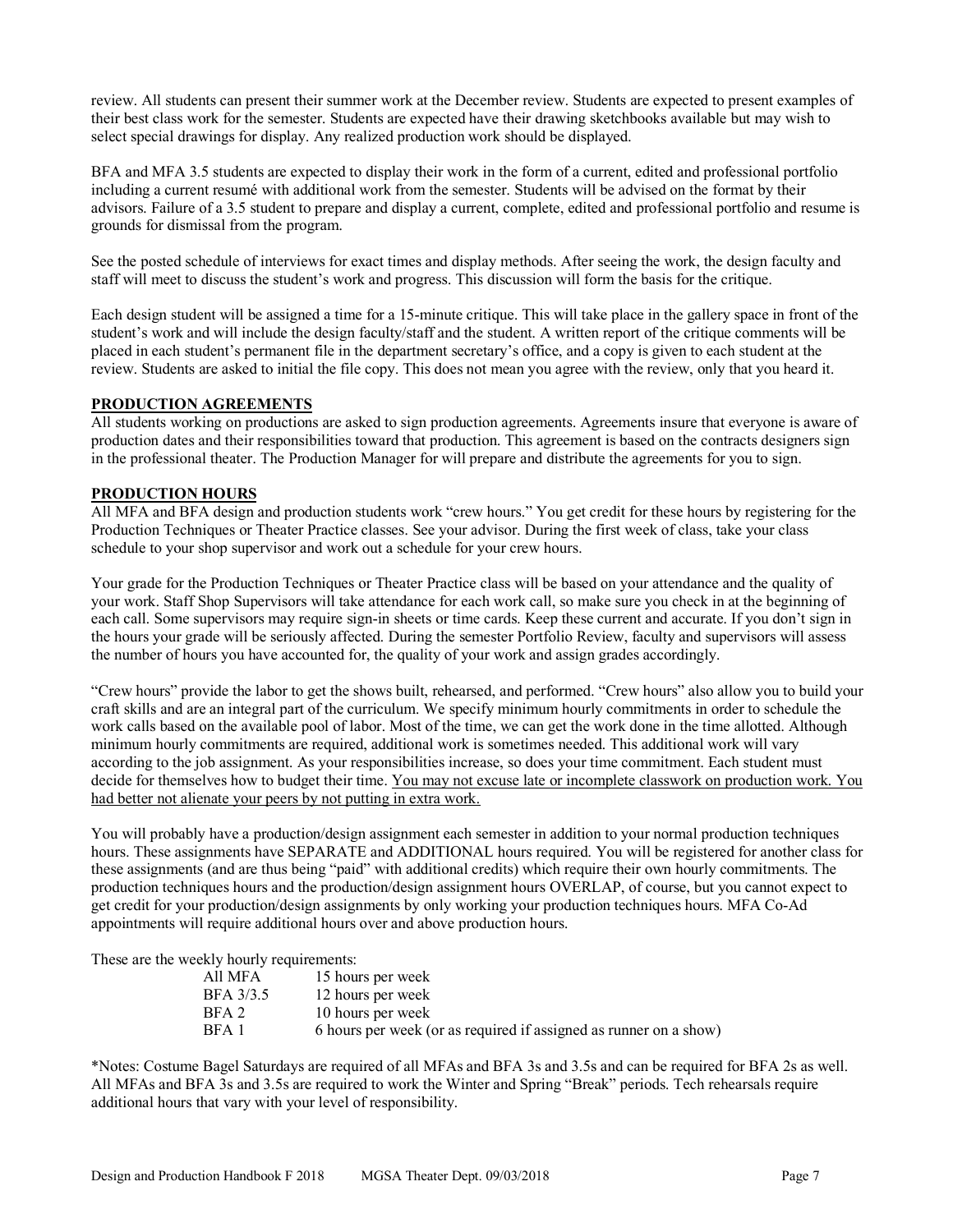During technical rehearsal weekends you should plan to make yourself available to help get the show on. If a work call is scheduled on tech weekend, it is required. Take the responsibility to extend a helping hand, because next week you'll be the one asking for help.

#### **Persons who are not registered students at Rutgers or on the faculty and staff are not permitted to attend work calls or rehearsals unless arrangements are made in advance with the department. See the Production Manager.**

### **PRODUCTION MEETINGS**

Production meetings are held weekly from the initial design meeting up to the first day of tech. These meetings are attended by the Director, Stage Manager, Production Manager, all designers (including assistant designers), the heads of Design and Production, all shop supervisors and staff, and any other students with production assignments that warrant their attendance. The Production Manager runs these meetings and will post notices for these meetings in advance, including location.

## **PRODUCTION PRACTICE / RUTGERS THEATER COMPANY**

The Rutgers Theater Company is a resident company of student actors, designers, directors, playwrights, stage managers, and technicians whose work is guided by master teachers and other accomplished professionals. Production practice is fully integrated with the curriculum of the Department of Theater. Theatrical productions are tightly organized and collaborative events that require each participant to fulfill his or her responsibilities.

#### **PRODUCTION STAGE MANAGER**

A Production Stage Manager (PSM) is assigned to each production. Production problems of all kinds should be brought first to the PSM of the particular show. If the problems are unsolvable at that level, then go to the Production Manager.

### **REHEARSAL AND PRODUCTION CONFLICT POLICY**

MFA and BFA students' presence is required for evening and weekend work throughout the production process. Some productions require commitments during holidays, vacation periods, and/or religious holidays. Students are not excused from any responsibilities, rehearsals or performances for any reason unless specifically approved in advance of the semester and in writing by the Department of Theater Executive Committee. Under no circumstances will students be released from a technical rehearsal, dress rehearsal or performance. Should a potential conflict not be approved, the student will need to clear that conflict, and their presence will be required.

### **SPRAY PAINTING POLICY**

No spray painting inside any studio, classroom or hallways. Use the spray booths in props shop. No spray painting outside on any wall, sidewalk, or other surface. If you put down paper, you can spray paint on the grass but in out of the way areas only.

### **STRIKE POLICY**

CHECK WITH YOUR SHOP SUPERVISOR FOR STRIKE TIMES. All MFA and BFA design and production students are required to attend ALL STRIKES. Crews are also assigned to the strike from the Theater Practice BA class.

Upon arriving at the strike, all students are to report to the Shop Supervisor for which area they were assigned to for Strike. You will receive your strike assignment by the Thursday prior to the Sunday Strike. All students must also sign-in to receive credit for attending strike.

All Costume Design and Costume Technology MFA and BFA 2/3/3.5 students will attend the costume shop strike. The Costume Shop Supervisor will arrange the time for this strike. If you are unable to attend this set time, you must arrange with the Costume Shop Supervisor a time to make-up these hours. The BFA 1 Costume Design and Costume Technology students will attend the regular strike with the Technical Director.

#### **THEATER AND SHOP ACCESS AND SAFETY**

All theater spaces, shops and classrooms are closed from 10:00 pm to 8:00 am every day. If you want to work all night, go home to do it.

Costume shop keys will be issued to MFA students and to BFA students only when they design a show.

Never be alone in any theater, shop, classroom or other theater department space after hours.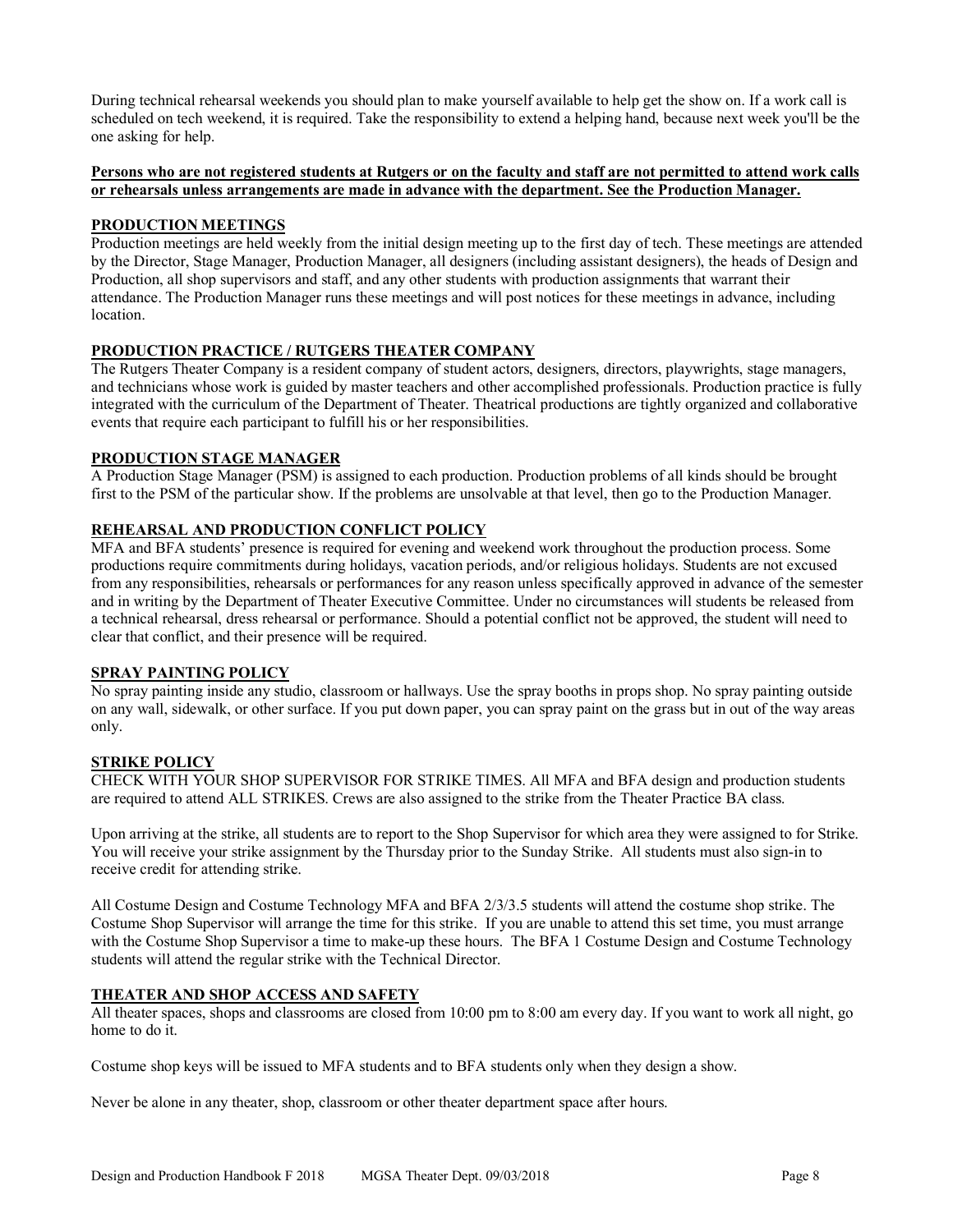# **ACADEMIC POLICIES AND PROCEDURES:**

# **RESIDENCY AND PRODUCTION REQUIREMENTS**

The Design and Production program requires a 3.5 residency requirement for the B.F.A. and M.F.A. programs. (Transfer students must take the full 3.5 program.) Total credit hours are not the only criteria for graduation. All classes and production/design assignments must be completed before you are eligible for graduation. Your academic advisor will advise you regarding your assignments and course requirements. All production and design assignments are AS CAST; in other words, if assigned, you must perform them. We will take requests under advisement, but in the final analysis, the assignments made by the faculty supervisors are not negotiable. See "Casting and Production Assignment Policy".

# **ATTENDANCE IN MFA AND BFA THEATER CLASSES**

Absence from any Theater class is problematic. In the event that an absence is unavoidable, the student must advise the faculty member in advance of the absence. In addition, it is the student's responsibility to discuss the absence with the instructor to determine whether the absence is excused. In some cases, the department may require documentation before excusing an absence. Absences due to illness or family emergency are generally excused.

Students are responsible for making up any missed work and being properly prepared for the next class.

In the Department of Theater, unexcused absences are not permitted in any class. One unexcused absence will result in a drop of grade for the final grade. Three late arrivals are equal to one unexcused absence.

Excessive absences, even if excused, may result in the student being withdrawn from class.

Students may use the University Absence Reporting Website: https://sims.rutgers.edu/ssra/. This will generate an email to the instructor informing him/her of the absence. It is the student's responsibility to discuss absences with the instructor, before the absence when feasible, but no later than the next class session in attendance.

### **ARTISTIC AND ACADEMIC EVALUATION OF THEATER STUDENTS**

All students are expected to meet a professional standard of work, skill, and discipline. Punctuality and class attendance are mandatory. The faculty, and, where appropriate, supervisory staff, are responsible for setting standards and for guiding and evaluating each student's development. The faculty will continue to assess professional growth and consistency of application to work through the third and graduating years.

The Theater program faculties and, where appropriate, supervisory staff, formally meet twice a semester to evaluate the progress of each student in the program. Decisions to continue students in the program are not dependent solely on completion of course requirements or grades. The faculty assesses matters of artistic vision, leadership, initiative, work ethic and discipline, ability to collaborate, ability to accept criticism, satisfactory rate of development, and overall suitability for a professional career. This assessment is conducted according to the standards of the profession and can serve as the basis for Artistic Probation or Dismissal.

#### **Definitions of Artistic Warning, Probation and Dismissal:**

- In the Theater Program there are Training Core Courses and Curricular Core courses.
	- Training Core Courses are an essential component of the student's professional training.
	- Curricular Core Courses are those which all or most students in a discipline or the department take to enhance the understanding of theater's place in history or society. These are Theater History, Global Theater, and Homeroom for all theater students and Clothing and Culture, and Avant Garde for particular groups.

Overall academic performance is reflected in the student's GPA. Artistic standing is reflected in the student's performance in Theater Department Training Core and Curricular Core courses.

Artistic Warning is a preliminary step to Artistic Probation. It will be issued at any time when a student's work in a class (or classes) does not meet expected results. The student will be advised what steps to take to clear this warning by the end of the semester.

Artistic Probation is a preliminary step to Artistic Dismissal. If, in accordance with the grading policies of the Department, a student earns an unacceptable grade or if their artistic development still fails to meet expected results after the Artistic Warning, Artistic Probation will be recommended.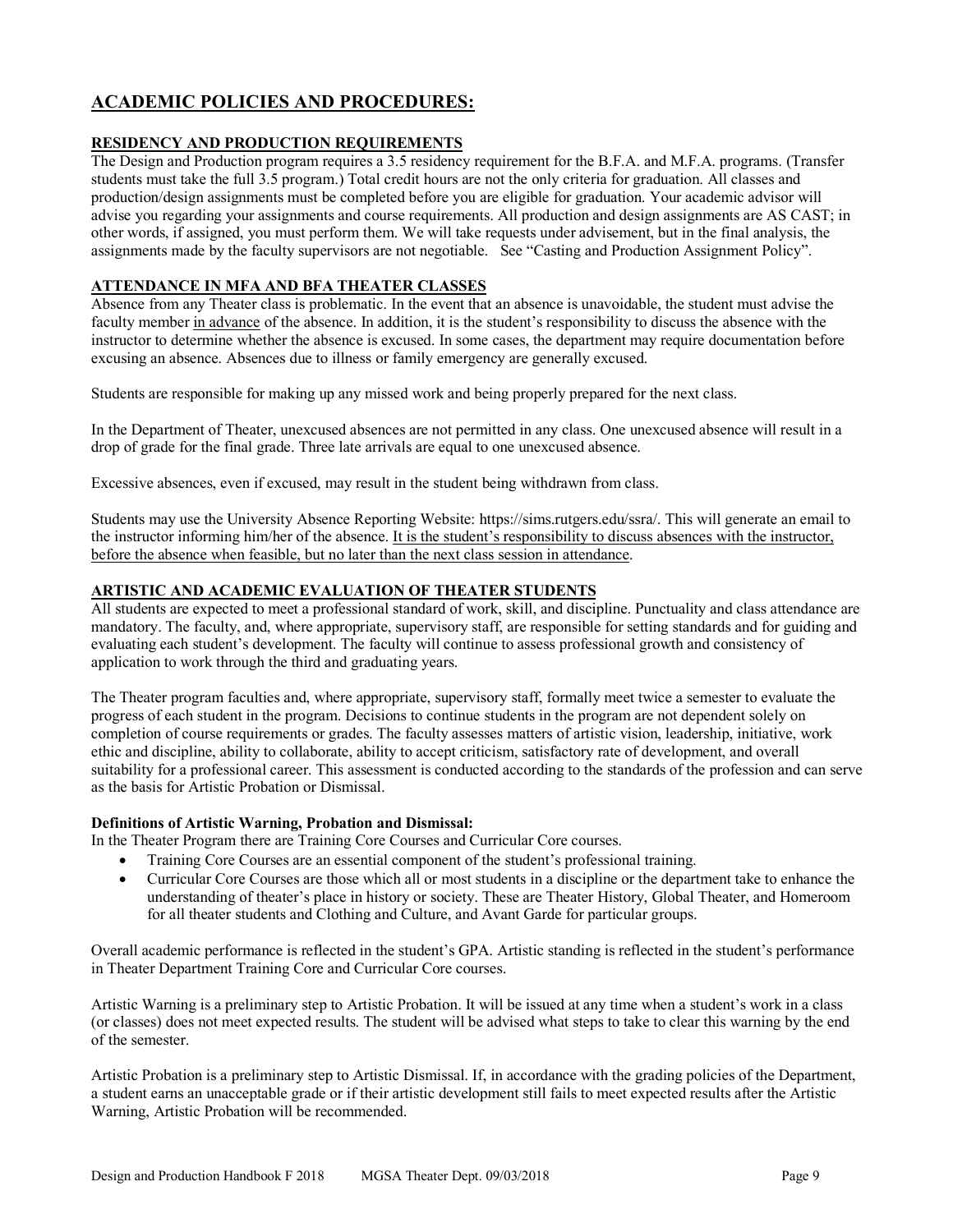Artistic Dismissal will be recommended if a student earns unacceptable grades that warrant dismissal according to the grading policies of the Department or if their artistic development still fails to meet expected results after Artistic Probation.

Because advanced concepts are often introduced in the second semester in most studio courses, it is necessary to allow for late faculty assessment. On occasion, a student may do well in early exercise work but struggle late in the training. In these cases a student may be placed directly on Artistic Probation.

### **Evaluations:**

Evaluation meetings are normally scheduled during the seventh week of classes and during the exam week. Each student receives written notification of the result of the evaluation:

- the student is in good standing
- the student is being placed on Artistic Warning
- a student currently on Artistic Warning or Probation is advised whether the Artistic Warning or Probation will be continued or rescinded
- a student on Artistic Probation is dismissed from the program

The faculty is not required to use each step of this process in every case. If a student's work shows a sudden, significant decline outside the normal review parameters, the faculty may put a student on probation without having issued a warning. In such cases, the faculty will advise the student of concerns and ways to address those concerns. In particularly severe cases, the faculty may recommend artistic dismissal. In such cases, the faculty will meet with the student and provide written notification of the concerns behind the recommendation. Artistic dismissal is subject to review by the Dean of the school.

#### **Face-to-face Evaluations:**

- At mid-semester, students whose work warrants Artistic Warning will have a face-to-face evaluation with at least one faculty member to identify the program faculty's concerns and advise the student on ways to improve their performance.
- At mid-semester, students whose work warrants Artistic Probation will have a face-to-face evaluation with the head of program and at least one other faculty representative
- At the end of the semester, all students have a face-to-face evaluation.

- A student being continued or placed on Artistic Warning or Probation will meet with the head of program and at least one representative of the faculty.

- A student whose work warrants Artistic Dismissal will meet with their head of program and at least one

representative of the faculty. They will advise the student of the faculty's recommendation to dismiss. - A student whose progress warrants being removed from Artistic Warning or Artistic Probation will be notified.

#### **Advising the Student of Artistic Probation or Dismissal:**

If a student is being placed on Artistic Probation or is recommended for Artistic Dismissal, the student will be so advised by the Mason Gross Dean of Students based on a letter received from the Chair of the Department of Theater. The Department Chair's recommendation is based on the recommendation of the faculty and head of program. Artistic Dismissal is subject to review by the Dean of the school.

### **BFA ARTISTIC REVIEW AND DISMISSAL**

All BFA students are evaluated at mid-semester and at the end of each semester by the faculty and supervisory staff where appropriate in their major. All students are expected to meet a professional standard of work, skill, and discipline. Punctuality and class attendance are mandatory. The faculty, and where appropriate, supervisory staff, is responsible for setting these standards and for guiding and evaluating each student's development. The Head of Program will decide, after consultation with the faculty and supervising staff, whether the student will continue in the program.

### **BFA Grading Policy**

Each discipline identifies courses which are core to the student's major. The grading policy for all required courses in the theater department are as follows:

- Students are expected to receive a 'C+' or better in all required theater department courses to maintain good artistic standing in the department.
- A grade of 'C' in one required course is grounds for Artistic Warning.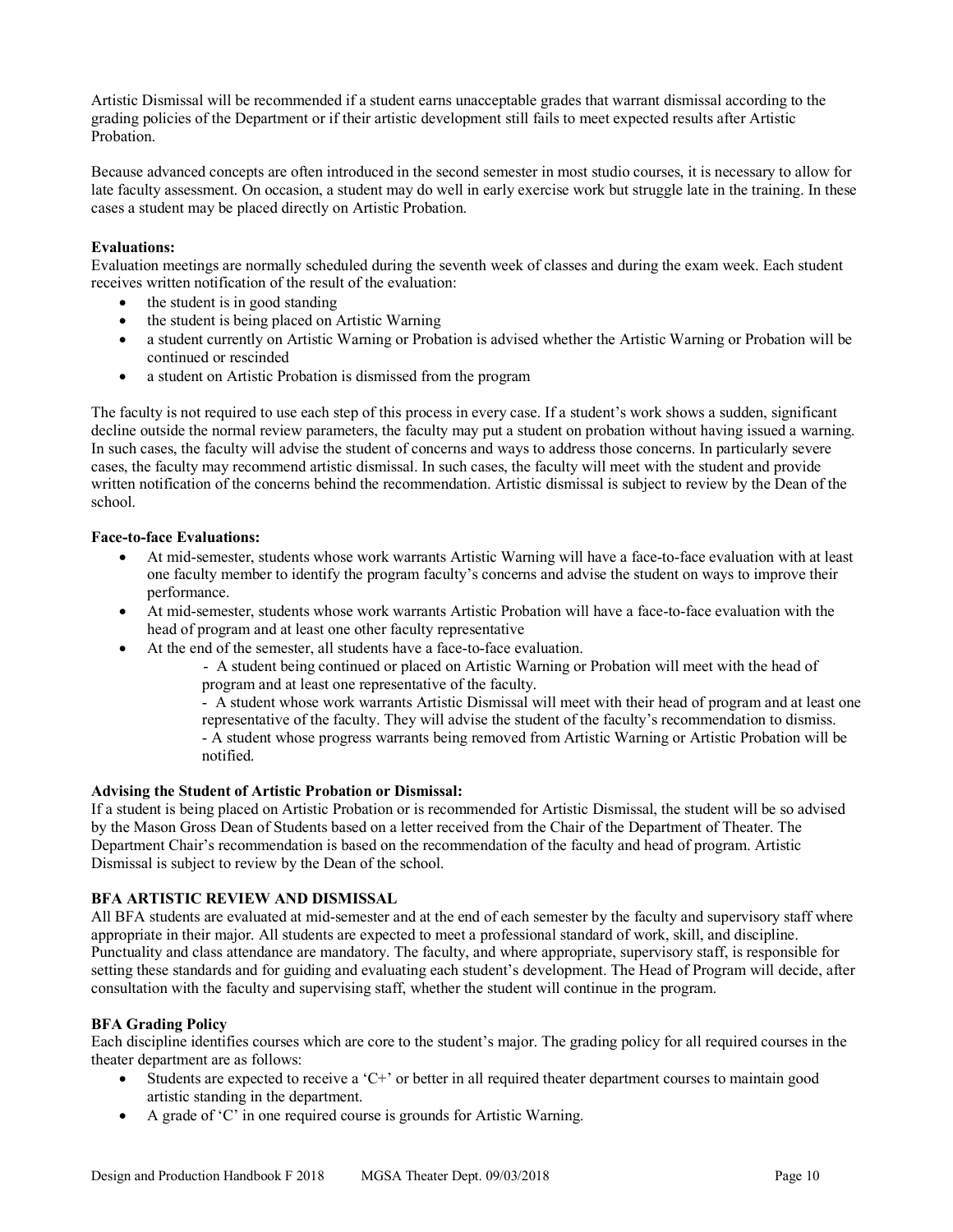- Two of more 'Cs' in one semester, or a grade of 'C' in one course over two consecutive semesters is grounds for Artistic Probation.
- A grade of 'D' in one required course is grounds for Artistic Probation.
- Two or more 'Ds' in one semester, or a grade of 'D' in one course over two consecutive semesters is grounds for Artistic Dismissal.
- A grade of 'F' in one required course is grounds for Artistic Dismissal. In the event the student is not dismissed, they will be placed on Artistic Probation. A grade of 'F' will not count towards the degree. The same course, or a comparable course approved by the department, will have to be successfully completed to fulfill the requirement for graduation.

#### **BFA ACADEMIC REVIEW AND DISMISSAL**

If a student fails to achieve a minimum GPA, he/she is subject to Academic Dismissal.

BFA students dismissed for artistic reasons may request transfer to other departments of the Mason Gross School of the Arts or any other school at Rutgers whose admission requirements they meet. No guarantee of admission to another division or program can be given to students who have received an Artistic Dismissal, but the dean's office will assist students in completing the necessary transfer forms.

**Academic Review.** At the end of each semester, the school's Scholastic Standing Committee, composed of elected faculty and the dean of students, reviews the academic records of all students.

**Academic Probation.** Any student, including first-semester, first-year students, whose semester average is lower than 1.8 is placed on academic probation. Students are notified in writing of probationary status before the start of the next semester. While on academic probation, students must maintain full-time academic status and must successfully complete at least 12 credits per semester. (See also guidelines for Academic Dismissal.)

**Academic Dismissal***.* There are no automatic dismissals for first-semester, first-year students. Students ordinarily are dismissed when their semester average is 1.4 or less, regardless of their cumulative grade-point average or preceding semester average. Students may also be dismissed if their semester average falls below probationary level in any three semesters or in any two consecutive semesters, or if their cumulative grade-point average at any time is less than the following: first year, 1.6; sophomore year, 1.8; junior year, 2.0; senior year 2.0.

**Appeal.** Students placed on academic probationary status may appeal in writing to the dean of students within one week of the date of the letter of probation. Grounds for appeal include technical error and/or changes in temporary grades. Letters of appeal must state the reasons for appeal and must be written by the student, although advice from others may be sought in formulating the appeal.

Students dismissed from the Mason Gross School of the Arts by the school's Scholastic Standing Committee for academic reasons may appeal by letter to the Office of the Dean within one week of notification of the decision. Grounds for appeal include technical error, extenuating circumstances, and/or additional information not previously available to the committee. The letter of appeal must state the reasons for the appeal and must be written by the student, although advice from others may be sought in formulating the appeal.

The Scholastic Standing Committee may determine that the student has presented evidence not previously available and sufficient to require the Scholastic Standing Committee to reconsider the academic case, or that insufficient evidence has been presented to justify further consideration of the appeal. At the student's and/or committee's request, a student may be present at the meeting of reconsideration, unaccompanied by advisor or attorney, to amplify upon his or her appeal request. The committee may reinstate the student who was dismissed for academic reasons, with or without conditions, or may deny the appeal. Some of the conditions for reinstatement include a term average of 2.0 or better and no incomplete grades. The committee also may define future courses to be completed. The committee notifies the student of its decision and any conditions within one week of reconsideration. Action by the committee is final.

**Readmission.** BFA students who have been dismissed from the school for academic reasons are not considered for readmission until they have given satisfactory evidence that they can further pursue academic work satisfactorily. Mason Gross School of the Arts normally requires that students improve their semester or cumulative grade-point average to a level that would have precluded dismissal action. This can be accomplished through work in the Rutgers Summer Session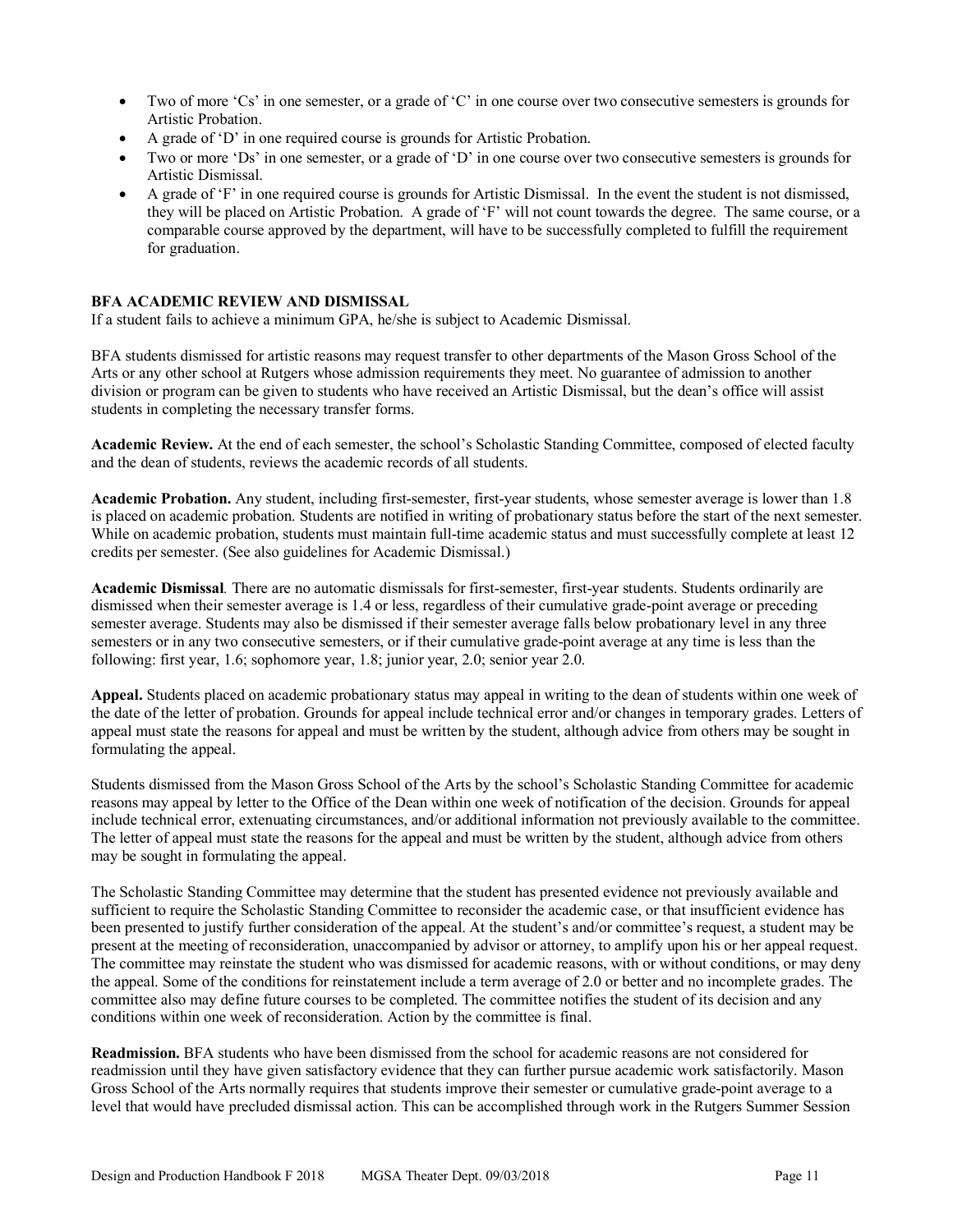or by earning 12 to 15 credits at another accredited college or university. Each case is considered on its own merit. Students are not usually readmitted after a second dismissal action. Readmission is not automatic.

#### **MFA ARTISTIC REVIEW AND DISMISSAL**

All MFA students are evaluated at mid-semester and at the end of each semester by the faculty and supervisory staff where appropriate in their major. All students are expected to meet a professional standard of work, skill, and discipline. Punctuality and class attendance are mandatory. The faculty, and where appropriate, supervisory staff, is responsible for setting these standards and for guiding and evaluating each student's development. The Head of Program will decide, after consultation with the faculty and supervising staff, whether the student will continue in the program.

#### **MFA Grading Policy**

Each discipline identifies courses which are core to the student's major. The grading policy for all required courses in the theater department are as follows:

- Students are expected to receive a 'C+' or better in all required theater department courses to maintain good artistic standing in the department.
- A grade of 'C' in one required course is grounds for Artistic Warning.
- Two of more 'Cs' in one semester, or a grade of 'C' in one course over two consecutive semesters is grounds for Artistic Probation.
- There is no grade of 'D' in the graduate program.
- A grade of 'F' or 'U' in one required course, including a thesis project, is grounds for Artistic Dismissal. In the event the student is not dismissed, they will be placed on Artistic Probation. A grade of 'F' will not count towards the degree. The same course, or a comparable course approved by the department, will have to be successfully completed to fulfill the requirement for graduation.

#### **MFA ACADEMIC REVIEW AND DISMISSAL**

In the MFA program, no student may receive more than 9 credits for courses in which he or she earned grades of 'C'.

Each discipline's graduate faculty reviews students' performance at the middle of the semester and at the conclusion of each semester. Students who have not maintained satisfactory academic or professional standards in any phase of the program may be dismissed for artistic reasons. Artistic dismissal is subject to review by the Dean of the school.

Official notification of Academic Probation, Academic Warning or Academic Dismissal is handled by the Mason Gross School of the Arts Scholastic Standing Committee. A student receiving notice of Academic Dismissal may appeal this action only by writing to the Mason Gross Scholastic Standing Committee.

### **GENERAL ACADEMIC CRITERIA FOR DESIGN AND PRODUCTION**

The following criteria will constitute the method by which the Design Program evaluates students and assigns grades.

1. Industry standard of skills: As a conservatory-style professional training Program, we use the practical standards of the industry as a template by which to measure the student's progress. Whenever possible, the student's work will be held to these standards and graded accordingly. The generally accepted level of proficiency required by the theater industry is the model for the student's performance.

2. Attendance: Many of our classes teach technical skills (drawing, cutting, model building, etc.). These skills form the vocabulary the designer uses in order to communicate design ideas. These skills can only be taught by hands-on repetition. Gaining technical facility requires practice, and practice can only be assured by attendance.

3. Punctuality: Being on time to classes and work calls is absolutely imperative in the theater business. Also important is completing all assignments on time and in the correct order. Many of the studio classes require that the student build on the work of earlier assignments.

4. Responsibility and Leadership: Theater is a process of collaboration and the commitment to crew assignments must be taken seriously. Leadership and initiative are expected to be a part of the student's overall learning experience. Students must show an ability to work well with others at all levels of the production experience. They must demonstrate an ability to budget time efficiently, both in crew assignments and class projects. They must learn to take responsibility for their actions without excuse or complaint.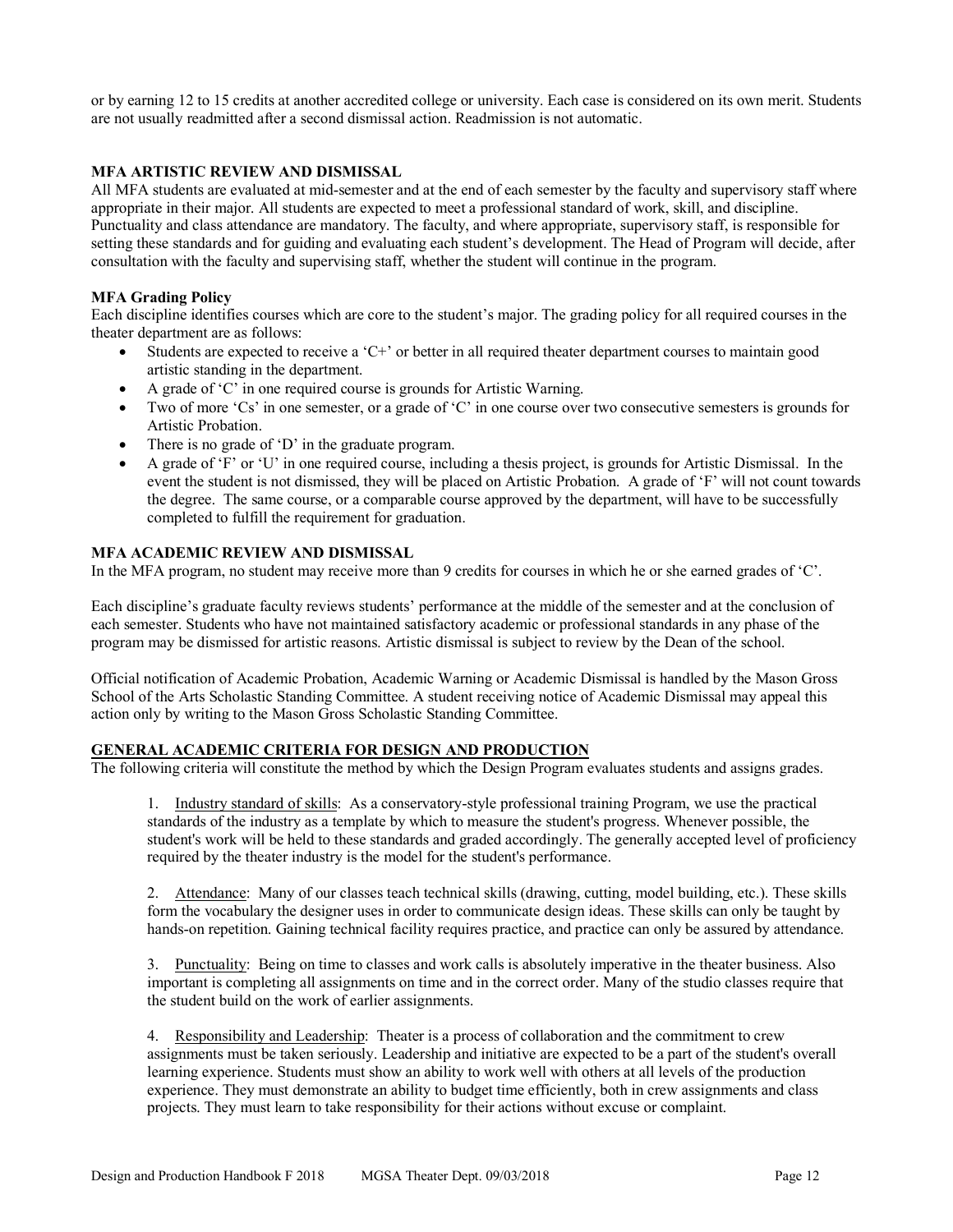All students can expect to be graded by the following criteria. See the MGSA graduate catalogue for an explanation of school grading policy.

A Exceptional technique, all work finished on time and in order, excellent leadership abilities and the ability to make better-than-average intuitive leaps of imagination when solving a design problem. Takes criticism well and participates in class discussion. Expresses ideas clearly and backs up all work with proper research. Perfect attendance.

B Good technique, most work finished on time and in order, good leadership abilities. Progress towards solving design problems is good, but leaps are more mechanical, not yet intuitive. Takes criticism well and participates in class discussion. Learning to express ideas well and backs up all work with proper research. Good attendance, perhaps one unexcused absence if other attendance is perfect.

C Technique and thought processes unsophisticated. Work not finished on time and in order and the solving of design problems is not fully understood. Undeveloped leadership abilities. Expresses ideas clumsily and has not fully grasped the importance of research. Poor attendance.

D *(BFA only)* Irregular participation in project and critiques. Work that poorly reflects the student's ability and clear understanding of the assignments. Little to no leadership abilities. Demonstrates a lack of commitment. Poor attendance.

D *(MFA only)* There is no grade of D in the MFA Theater Arts Design Program. A grade of D may be used for an in-class project, but will not be used for a final semester grade.

F Very irregular participation in projects and critiques, failure to complete assignments. Irresponsible behavior towards crew assignments. Very poor attendance.

### **GENERAL EVALUATION CRITERIA FOR DESIGN AND PRODUCTION**

The requirements listed below in the sections "Design Abilities", "Technical Skills", and "Leadership Skills" will form the template for the evaluation made by the faculty as to the student's progress. Even taking all this into consideration, there will be aspects of the evaluation that are necessarily subjective. The faculty members, as working theater artists themselves, will respond to the student's work not only as teachers but as artists. The student has a right to expect the faculty to employ their knowledge based on artistic training and experience as a part of the evaluation process.

### Design Abilities

The student must possess the abilities listed below which are concerned with how a theater artist processes information. The ability to assemble ideas in a unique and expressive way is the mark of a designer. The technical skills listed in the following section must be integrated with an ability to think clearly about the theatrical art.

The student must exhibit:

- Mastery of historical and period styles and how the behavior and social context of individuals changes on account of them.
- Mastery of historical and traditional styles of theater design.
- A working knowledge and appreciation of the standard classical literature of the theater.
- An understanding of the need to complete all assignments on time and in order. The nature of theatrical training requires the student to continually build on past work, and their progress cannot be analyzed unless assignments are completed as required. The student must also gain the ability to organize their time efficiently.
- An ability to read and analyze a script and extract a design idea from it that not only solves the problems as required but reflects the designer's artistic response to the piece
- An ability to take constructive criticism. Students must also develop the ability to critique the work of others in an intelligent and expressive way.
- An ability to collaborate and express themselves clearly in conversation with other designers and directors. They must not only express their own design ideas well, they must exhibit openness to other ideas and show an ability to integrate other ideas with their own.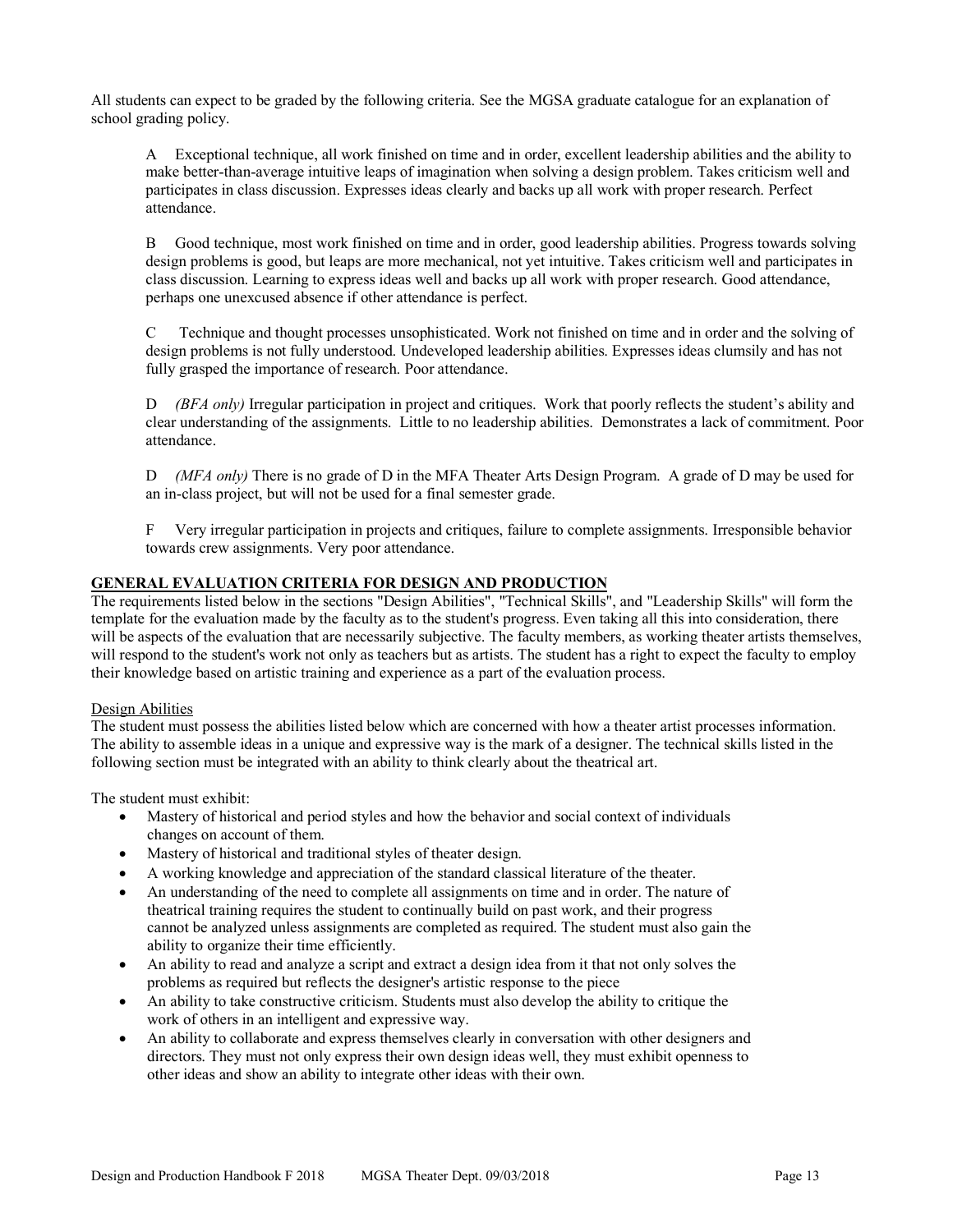## Technical Skills

Students must also develop and exhibit mastery of the following technical skills necessary to communicate design ideas: (not all skills apply to all specialties)

- Sketching and drawing in a classical, naturalistic manner.
- Working in watercolor, pastel, colored pencil, inks and other color media.
- Proportion, color theory, composition, texture.
- A good working knowledge of the vocabulary of the theater and the relative merits of the two basic venues of production, the Proscenium and the Thrust or Round.
- A good working knowledge of how to conduct research in the library and other sources.
- Drafting and model-making.
- Basic familiarity with the tools and techniques of scenery construction, rigging and painting.
- Craft skills necessary for use in the creation of properties.
- Tailoring, cutting, draping, pattern drafting and fitting.
- Computer literacy in basic word processing, database/lighting, drafting, rendering and photo manipulation programs.
- Basic familiarity with electricity, lighting instruments and control systems.

Some of the above technical skills are applicable to one discipline more than the others and allowances will be made, but all designers should be familiar with all the skills in order foster better collaboration between designers.

### Leadership Skills

The student must develop leadership skills. Theater has evolved a traditional and specific working hierarchy that allows the production process to be managed. It is important that all theater artists be familiar with the organization of this hierarchy and their place within it. As a student, and as a working professional, an individual can expect to be assigned to various jobs within this hierarchy. You need to know how to take instructions and how to give them. We are training designers who usually occupy positions of authority and responsibility, and we need to see a continuing growth of the necessary leadership and management skills.

The student must exhibit:

- Prompt attendance to all classes, meetings, crew calls.
- An ability to work well with others, both as a crew member and as a crew chief.
- A basic working knowledge of the traditional methods of managing a theatrical task and using the time and talents of the crew efficiently.
- Responsibility to the work process. If assigned a job, the student must fulfill the requirements completely and without hesitation. Attendance is absolutely vital, and work must be performed promptly and with a positive attitude.
- Initiative. Within the framework of their assignment, the student must take responsibility for assuring that their work is fitting into the overall effort. They must keep up an active communication with their supervisor to ensure that all tasks are performed in the proper order and all the information is up to date.
- An ability to take responsibility for their actions without excuse or complaint.
- An ability to think quickly and clearly "on their feet" and to work well under pressure.

# **BFA COMMITMENT TO MAJOR**

BFA Design and Production students must commit to their major by the end of their second year so that production assignments can be made correctly and build to more advanced assignments. If a BFA wants to change their major after the end of the second year, they need special permission in writing from the program head and may be required to stay for more time to properly fulfill their production assignments.

BFA Design and Production Majors to choose from are:

- BFA Design: Sets, Lights, Costumes and Costume Technology
- BFA Production: Stage Management, Technical Direction

The Department does not have the resources to support Majors in Sound Design, Projection Design, Properties, or Master Electrician.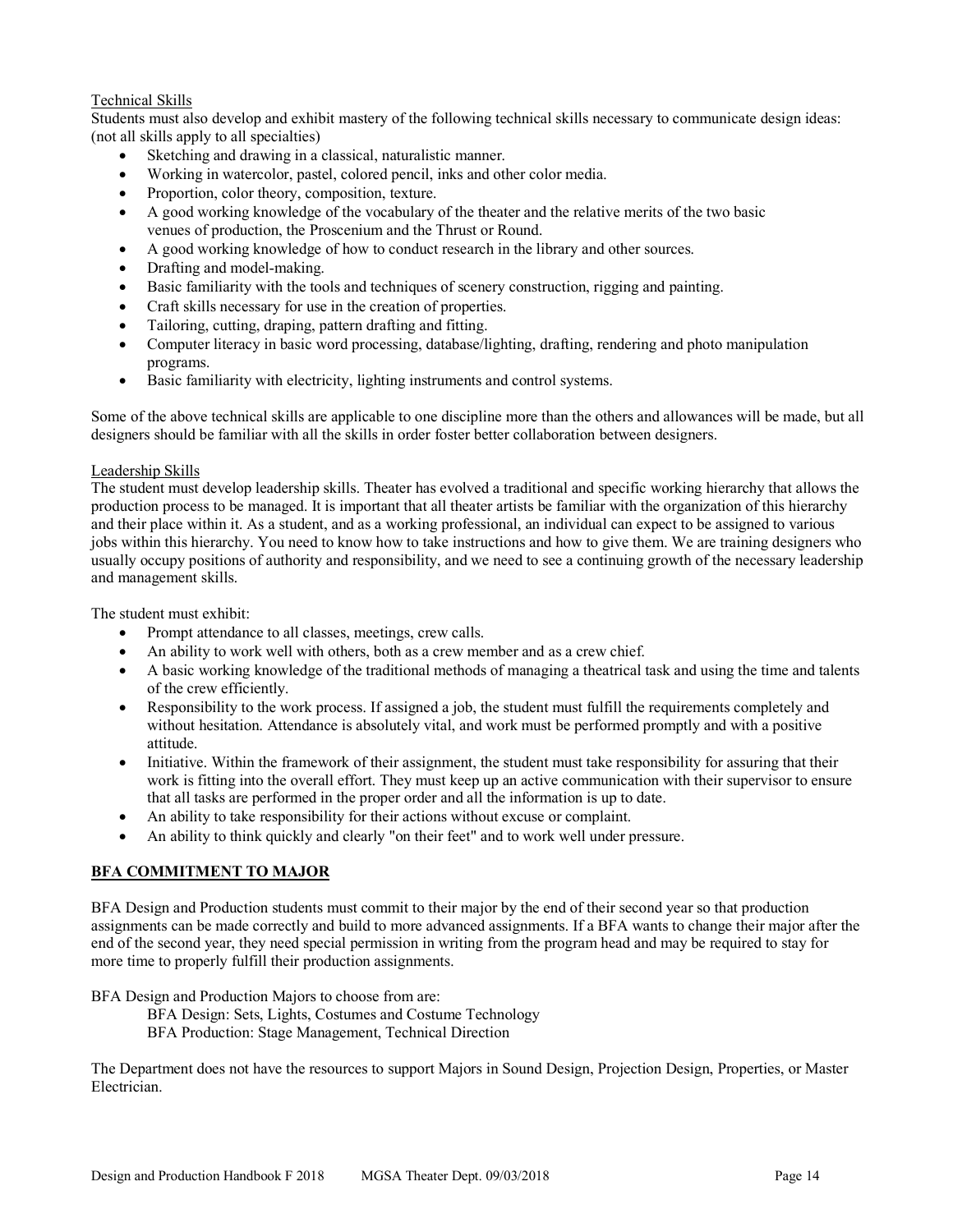# **MFA COMMITMENT TO MAJOR**

MFA candidates are accepted with the assumption that they will complete the program in their major. Production assignments are program schedules are made based on this assumption. A candidate who wishes to change their major must petition the Head of Program, in writing, for permission. This permission may be denied, and is not negotiable. However, if permission is granted to change majors, the student will be required to stay as much longer in the program as necessary to complete the full, required complement of classes and production/design assignments, and may be required to fulfill certain production requirements in their "original" major, as deemed necessary by the Head of Design and Production. If a change in major upsets the balance of financial aid distribution, financial aid may not be available for the duration of the student's time in the program.

MFA majors permitted in the program are Set Design, Lighting Design, Costume Design, Costume Technology and Stage Management.

### **MFA THESIS DESIGN (PERFORMANCE PROJECT) INFORMATION**

The Thesis (Performance Project) in Spring of 3rd year and Fall of 3.5 year totals 12 credits over both semesters. In the course listing the title is: Performance Project Theater Arts. 08.966.703 (Fall) /704 (Spring). Consult with your advisor on how to break the 12 credits up over the two semesters. It is usually 6 credits in Fall and 6 credits in Spring.

Thesis grades are S (Satisfactory) and U (Unsatisfactory). A "U" grade on a Thesis project is a failing grade and grounds for immediate artistic dismissal. In the normal course of their programmatic requirements, graduate students have had several "practice runs" to prepare themselves for their performance projects. The performance projects are meant to show that the graduate student has developed the skills, stamina and suitability necessary to earn an MFA degree. Candidates are expected to perform to industry standards and are responsible for all required materials, deadlines and collaboration with the design/production team, faculty and staff.

All graduate students must do two performance projects. There are two thesis types; Production/Design and Written/Internship.

A Production performance project consists of the designs for two (2) Department shows or (1) show and (1) internship. Candidates will be expected to produce all paperwork, drawings, models, elevations, production books, etc. that would be required for a professional production. Candidates will keep a written journal of the design or internship process, including notes on all design conversations, meetings and daily reports on the progress of the show while in production or the internship. A summary should allow for a self-critique of what was expected and a synopsis of what was achieved. Candidates will attend a performance project critique at the end of the semester for each show. This critique will usually be in the evening of one of the days of Portfolio Review at the end of each semester. The candidate will be expected to discuss their design or internship with a panel consisting of the design faculty. The candidate will bring to this critique all design materials and paperwork for the show. The journal will be made available to the faculty two weeks prior to the critique session and must also be included in the presentation.

In general, internships will be no more than 140 hours per semester. This counts only weekdays. Weekend hours can be additional if desired. A traditional spread is 2 days a week for 9 weeks or 1 day a week for 14 weeks, but this can be negotiated. See the Head of Design and Production to discuss options. Candidates are still responsible for weekly shop hours and all classes and Co-Adjunct assignments during the internship period.

The critique session will allow for wide-ranging questions about the production from the faculty. The candidate can expect a good deal of supervision and working opinion about the thesis project from the faculty members in their own area during the production process, but the critique session will allow faculty members from the other areas to comment on the candidate's work. Be prepared to defend your design or internship from any and every point of view.

Costume Technology majors may prepare written performance projects. (If a portion of a costume technology performance project is an internship, a written report on the internship will be required as per above.) A written performance project will be judged by the design faculty (and appropriate Staff Supervisors) in a discussion session like the one for designers. The written performance project must be made available to all faculty members 2 weeks in advance of the defense session. See your advisor for specific details.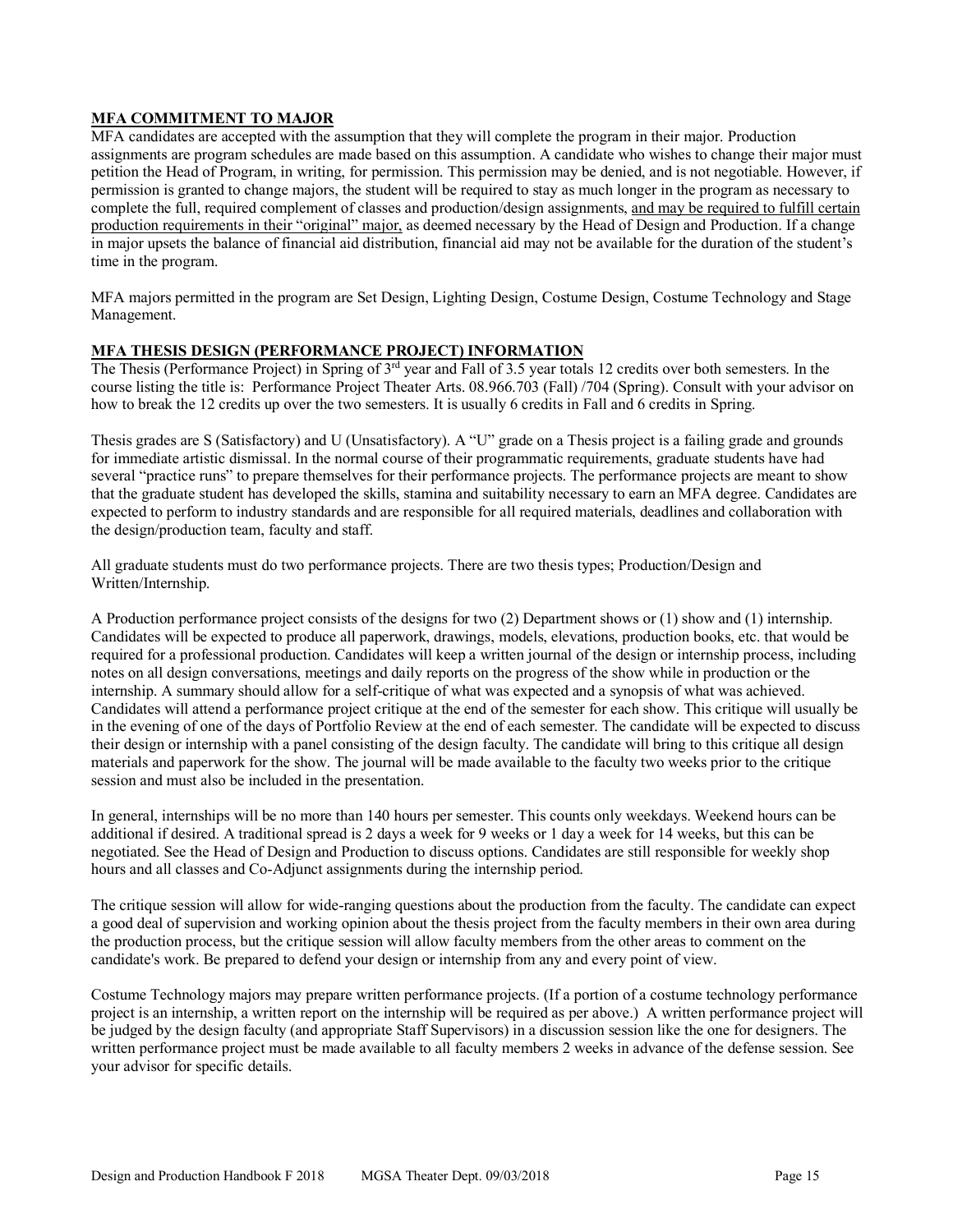#### **MFA DESIGN THESIS PERFORMANCE PROJECT REQUIREMENTS**

#### Costume Design Thesis Project Requirements (Perf. Proj. Thea. Arts):

Mason Gross School of the Arts, Department of Theater

Thesis project credit is Perf. Proj. Thea. Arts (08.966.703/704) for 12 credits total (usually 6 cr per semester).

#### Thesis Design (Perf. Proj. Thea. Arts):

Journal of all meetings, conversations, events and process photographs. Begin with an introduction including the name of the play, the playwright, director and all other design and stage management team members. Also include the theater and the dates of performance. In the early process, entries should be weekly, and per meeting, but once production starts, it should be daily, reporting and analyzing the progress through the shop(s), rehearsals, technical rehearsals, previews and opening night. Journal due to performance project jury two weeks before jury appointment (portfolio review). Make three copies, please. Typed, double spaced, and bound in a folder.

- Finished set of color renderings, notes and swatches.
- Finished and complete bible.
- All millinery, wig, craft, or special make-up sketches, research, etc.
- Research packet in binder.
- Process photographs, recording workflow, sketching, fittings, and shop work related to your production.
- Include all preliminary sketches.

Note: These items must be in full professional order before performance project will be granted. If there is a deficiency in sketching/presentation renderings, they will be reworked or redone.

#### Thesis Internship (Perf. Proj. Thea. Arts):

Performance project journal required. This must include an introduction defining the location/purpose of the internship and the expectations you have for it. Note who the people are you are working with. Include a daily report showing tasks performed, persons worked with, and an analysis of the value of the day's work. This should be as specific as possible, noting multiple tasks separately. Finish with a conclusion in which you summarize the value of the internship and note how it met or did not meet your expectations, and whatever new things you learned. Comment on how the skills you learned will benefit your future career.

Include in the packet drawings, photographs, etc. of any and all work that you did, if appropriate. Consult with your advisor.

Journal due to thesis jury two weeks before jury appointment (portfolio review). Make three copies, please. Typed, double-spaced, and bound in a folder.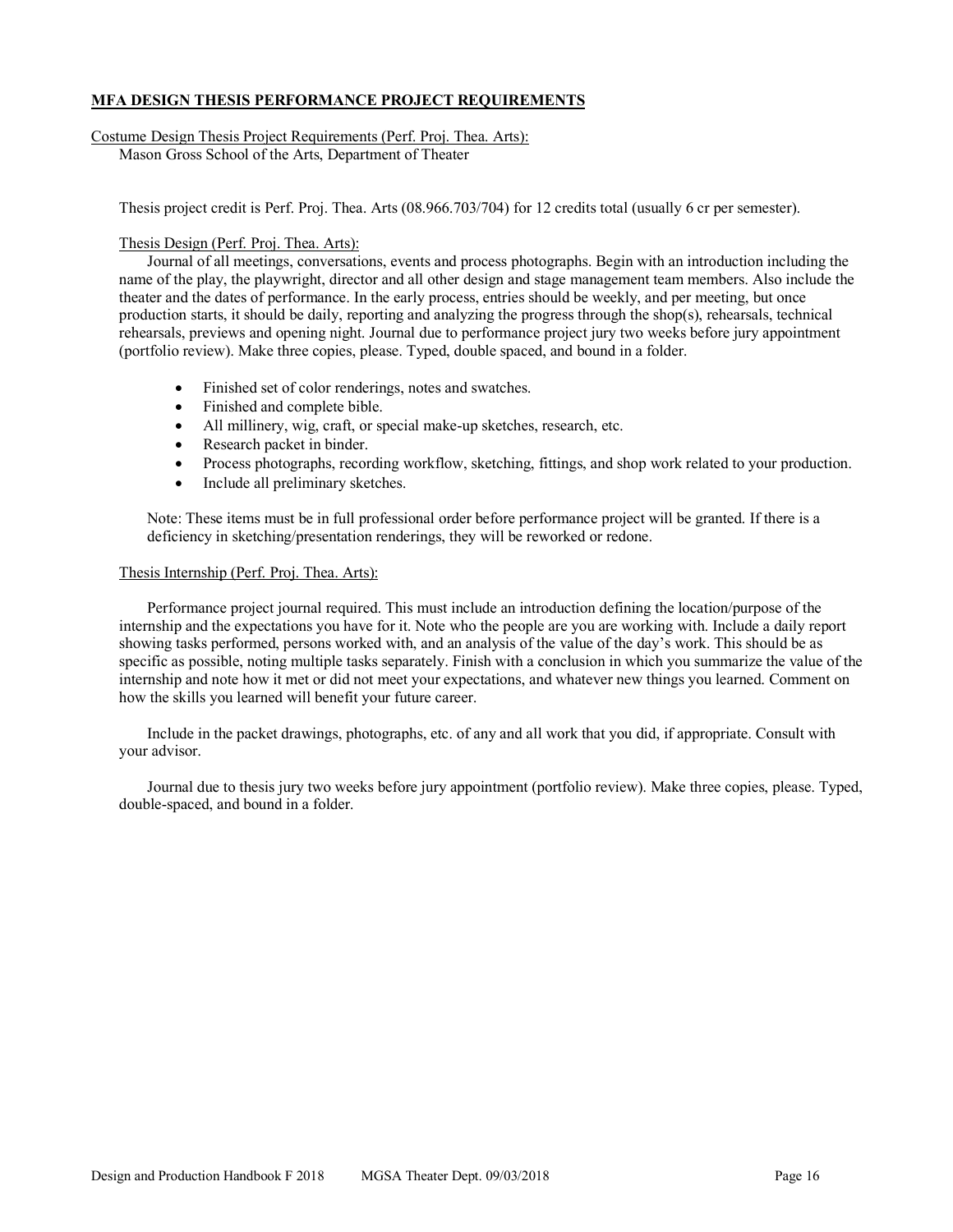#### Costume Technology Performance Project Requirements

Mason Gross School of the Arts, Department of Theater

Performance project credit is Perf. Proj. Thea. Arts. (08.966.703/704)

#### Costume Technology Performance Project:

Journal of all meetings, conversations, events. Begin with an introduction including the name of the play, the playwright, director and all other design and stage management team members. Also include the theater and the dates of performance. In the early process, entries can be per meeting, but once production starts, it should be daily, reporting and analyzing the progress through the shop(s), rehearsals, fittings, technical rehearsals, previews and opening night. Journal due to performance project jury two weeks before jury appointment (portfolio review). Make three copies, please. Typed, double spaced, and bound in a folder.

- Finished set of color renderings, notes and swatches.
- Finished and complete construction bible.
- All Costume Shop Supervision paperwork.
- A full account of the show's expenses.
- Process photographs, recording workflow, fittings, and shop work related to your production.

Note: These items must be in full professional order before performance project will be granted.

#### Internship Performance Project:

Performance project journal required. This must include an introduction defining the location/purpose of the internship and the expectations you have for it. Note who the people are you are working with. Include a daily report showing tasks performed, persons worked with, and an analysis of the value of the day's work. This should be as specific as possible, noting multiple tasks separately. Finish with a conclusion in which you summarize the value of the internship and note how it met or did not meet your expectations, and whatever new things you learned. Comment on how the skills you learned will benefit your future career.

Include in the packet drawings, photographs, etc. of any and all work that you did, if appropriate. Consult with your advisor.

Journal due to performance project jury two weeks before jury appointment (portfolio review). Make three copies, please. Typed, double-spaced, and bound in a folder.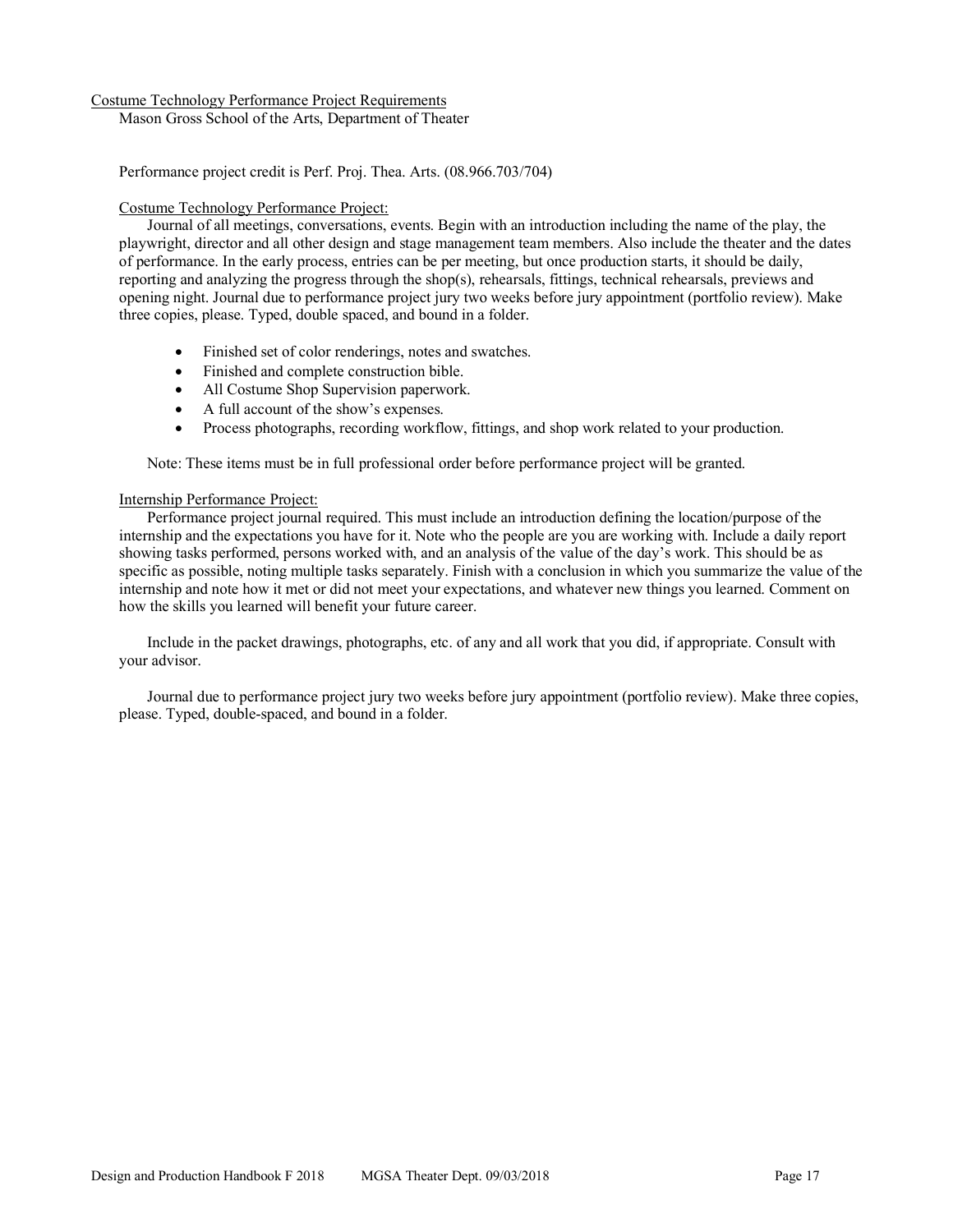#### Lighting Design Performance Project Requirements

Mason Gross School of the Arts, Department of Theater

Performance project credit is Perf. Proj. Thea. Arts. (08.966.703/704)

#### Design Performance Project:

Journal of all meetings, conversations, events. Begin with an introduction including the name of the play, the playwright, director and all other design and stage management team members. Also include the theater and the dates of performance. In the early process, entries can be per meeting, but once production starts, it should be daily, reporting and analyzing the progress through the shop(s), rehearsals, technical rehearsals, previews and opening night. Journal due to performance project jury two weeks before jury appointment (portfolio review). Make three copies, please. Typed, double spaced, and bound in a folder.

- Finished plot and section, drafted to current existing industry standards.
- Finished and complete paperwork to current existing industry standards.
- Drawings/plans for any special effects and research.
- Research packet in binder.
- Include all preliminary sketches, if any.

Note: These items must be in full professional order before performance project will be granted. If there is a deficiency in presentation or completeness, they will be reworked or redone.

#### Internship Performance Project:

Performance project journal required. This must include an introduction defining the location/purpose of the internship and the expectations you have for it. Note who the people are you are working with. Include a daily report showing tasks performed, persons worked with, and an analysis of the value of the day's work. This should be as specific as possible, noting multiple tasks separately. Finish with a conclusion in which you summarize the value of the internship and note how it met or did not meet your expectations, and whatever new things you learned. Comment on how the skills you learned will benefit your future career.

Include in the packet drawings, photographs, etc. of any and all work that you did, if appropriate. Consult with your advisor.

Journal due to performance project jury two weeks before jury appointment (portfolio review). Make three copies, please. Typed, double-spaced, and bound in a folder.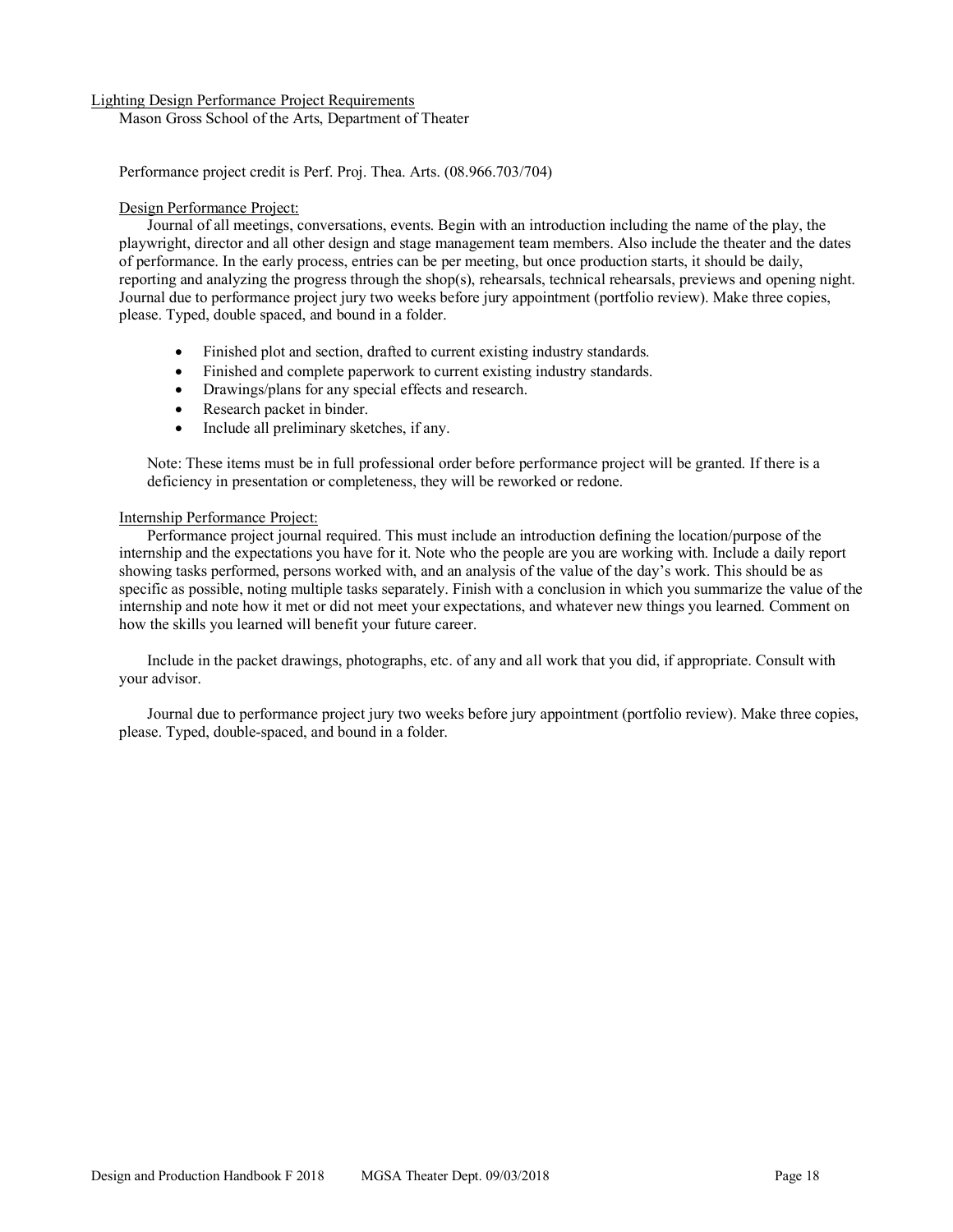#### Set Design Performance Project Requirements

Mason Gross School of the Arts, Department of Theater

Performance project credit is Perf. Proj. Thea. Arts. (08.966.703/704)

#### Design Performance Project:

Journal of all meetings, conversations, events. Begin with an introduction including the name of the play, the playwright, director and all other design and stage management team members. Also include the theater and the dates of performance. In the early process, entries can be per meeting, but once production starts, it should be daily, reporting and analyzing the progress through the shop(s), rehearsals, technical rehearsals, previews and opening night. Journal due to performance project jury two weeks before jury appointment (portfolio review). Make three copies, please. Typed, double spaced, and bound in a folder.

- Finished  $\frac{1}{2}$  inch scale model, fully painted, with all furniture and dressing.
- Finished and complete set of drafting in  $\frac{1}{2}$  inch scale to current existing industry standards.
- All prop sketches, research, etc.
- Research packet in binder.
- Include all preliminary sketches/models, etc.

Note: Since the production process can overwhelm the preparation process, you can expect to rebuild or finish the  $\frac{1}{2}$  inch model under supervision of performance project advisor. You can expect to redraft or revise heavily the  $\frac{1}{2}$ inch drafting, under supervision of performance project advisor. These two items must be in full professional order before performance project will be granted. If there is a deficiency in sketching/presentation renderings, this will be reworked or redone, too.

#### Internship Performance Project:

Performance project journal required. This must include an introduction defining the location/purpose of the internship and the expectations you have for it. Note who the people are you are working with. Include a daily report showing tasks performed, persons worked with, and an analysis of the value of the day's work. This should be as specific as possible, noting multiple tasks separately. Finish with a conclusion in which you summarize the value of the internship and note how it met or did not meet your expectations, and whatever new things you learned. Comment on how the skills you learned will benefit your future career.

Include in the packet drawings, photographs, etc. of any and all work that you did, if appropriate. Consult with your advisor.

Journal due to performance project jury two weeks before jury appointment (portfolio review). Make three copies, please. Typed, double-spaced, and bound in a folder.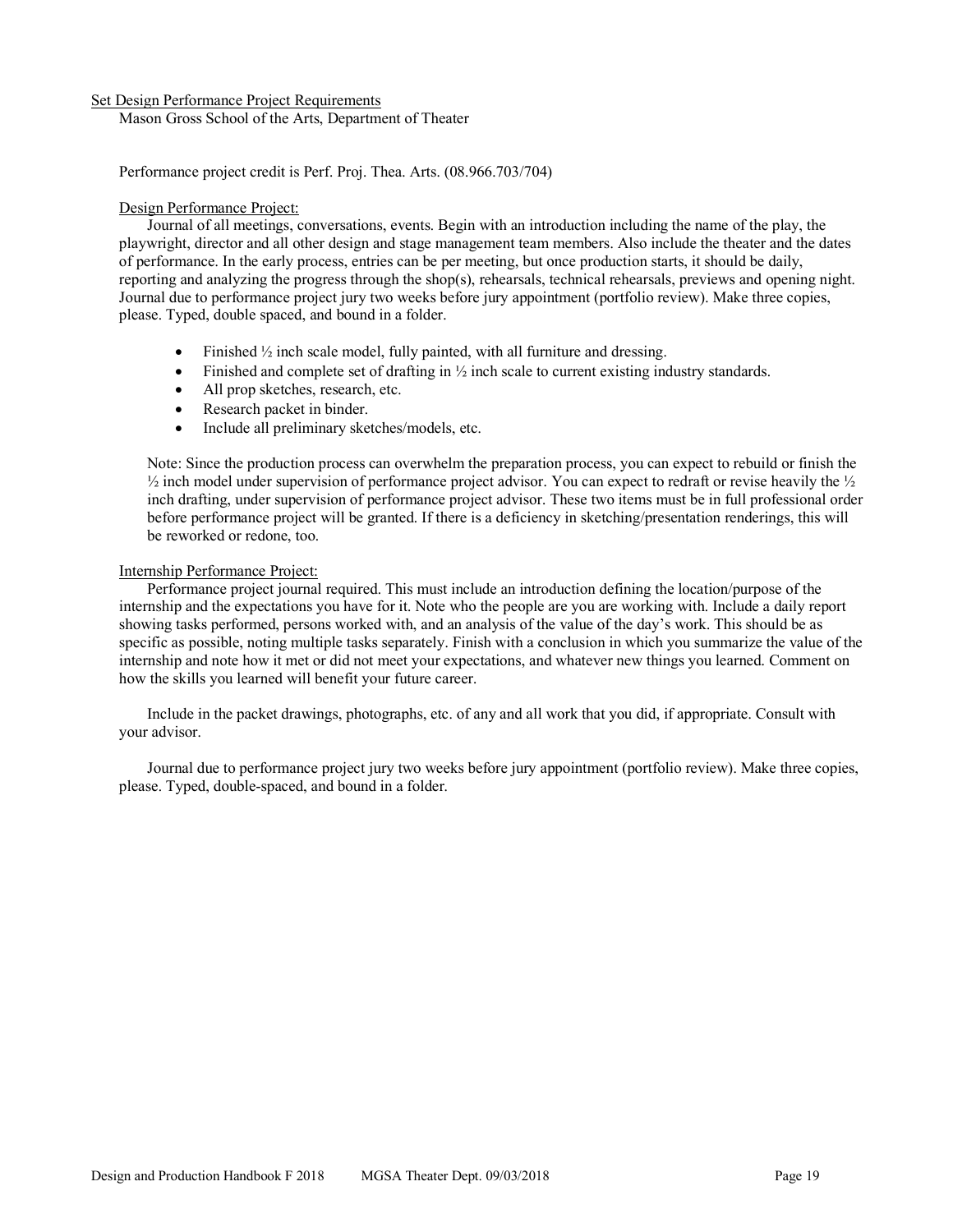# **ADDITIONAL GENERAL INFORMATION:**

# **THEATER DEPARTMENT GOALS**

## **A: Technique/Skills:**

- Development of the body and mind:
	- o Internally: Developing the individual's body and mind to create a living instrument to perform and communicate ideas and stories.
	- o Externally: Developing the body in relation to others and in context to create an expression of the human experience.
	- o Analytically: Define the many forms of text.

# **B: Theory and History:**

- Developing critical analysis skills/ abstract thinking by studying:
	- o History of Theater events and the evolution of critical thinking/philosophies
	- o History of parallel art forms that provide context for Theater History such as:
		- Art History
		- Architecture, Clothing, Lighting
		- Other performance arts
		- Text and history that informs performance but does not define it
	- o Current and developing practices and theories of Theater of the Global Present

# **C: Collaboration:**

- Developing an awareness of the essential nature of Theater as a community of artists working together towards a common goal.
	- o Narrative based work: The community places itself at the service of the play to represent truthfully the intentions of the author.
	- o Non-narrative based work: The community creates a performance experience that is experiential, improvisational, devised: based on content—not form.
	- o Explore methods of collaboration with an Idea, and Object, and with Other Individuals.

### **D: Creativity:**

- The ability to bring goals A, B and C together to:
	- o Examine the theatrical event and the nature of performance.
	- o Solve problems in appropriate and efficient ways.
	- o Allow each artist to develop his or her potential.

### **E: Professionalism:**

• Developing in every theater artist a sense of the standard practices and traditions of Theater so they can recognize other artists and art forms. We create good citizens and ambassadors of the Mason Gross School of the Arts as they join the profession.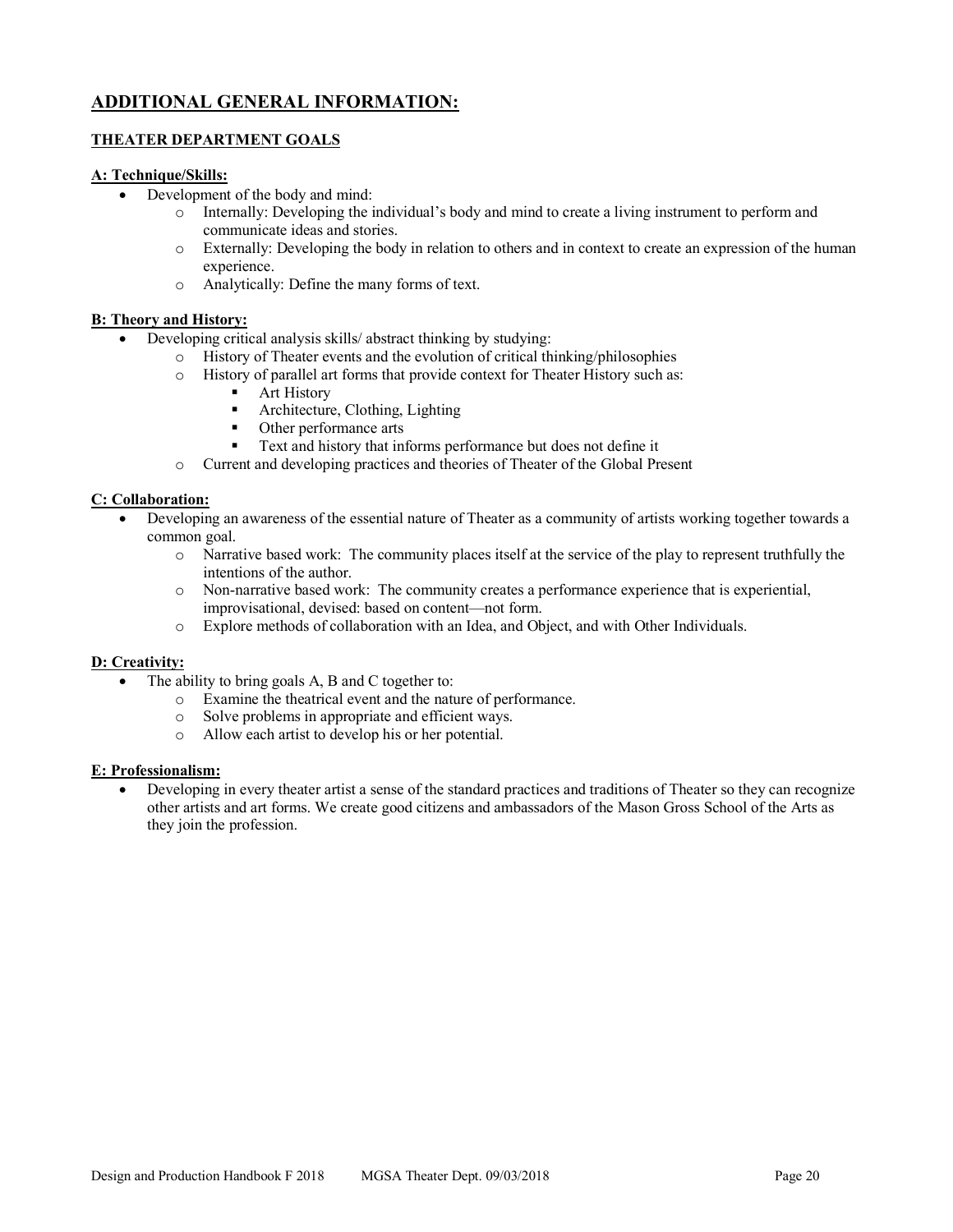#### **SAMPLE RESUME**

# **Person M. Student**

45 New Brunswick Place, Apt. #3 New Brunswick, NJ 08901 732-555-6666 (cell) deliciouswombat666@yoohoo.com (email)

#### **Set Design**

| Mason Gross School of the Arts<br>Rutgers University, New Brunswick, NJ<br>The Owl and The Pussycat<br>Much Ado About Nothing<br>Dirt Under My Fingernails<br>Charley's Aunt | Directed by Paul Miller<br>Directed by Sadie Miller<br>Directed by Alan Grubb<br>Directed by Hal Prince | 2005<br>2004<br>2003<br>2002 |
|------------------------------------------------------------------------------------------------------------------------------------------------------------------------------|---------------------------------------------------------------------------------------------------------|------------------------------|
| Plays-Near-The-Shore<br>Ocean, NJ                                                                                                                                            |                                                                                                         |                              |
| The Matchmaker                                                                                                                                                               | Directed by Lola Paluzza                                                                                | 2003                         |
| <b>Funny Girl</b>                                                                                                                                                            | Directed by E. G. Craig                                                                                 | 2002                         |
| Jersey City High School<br>Wistful Groundhog, NJ<br>Phantom of the Opera<br>The Ten Commandments<br><b>Assistant Set Design</b>                                              | Directed by Dr. Spud Whistler<br>Directed by Dr. Spud Whistler                                          | 1997<br>1996                 |
| Mason Gross School of the Arts<br>Rutgers University, New Brunswick, NJ<br>The Merchant of Venice<br>Peek at the Mongoose                                                    | Designed by Spud Whistler II<br>Designed by Billy the Parrot                                            | 2003<br>2002                 |
| <b>Scene Painting</b>                                                                                                                                                        |                                                                                                         |                              |
| Plays-Near-The-Shore<br>Ocean, NJ (Charge Painter: Leonardo Da Vinci XXCVIII)<br>Bark! The Musical                                                                           | Designed by Bud Sniff                                                                                   | 2001                         |

#### **Related Skills**

CAD Drafting (VectorWorks), PhotoShop, Properties Construction, Millinery, Modelmaking, Spitting in Different Colors, Can Carry Coffee Without Spilling It, etc.

# **Education**

| Bachelor of Fine Arts (2001)      | Master of Fine Arts (Expected 2005)   |
|-----------------------------------|---------------------------------------|
| Pennsylvania College of Fine Arts | Mason Gross School of the Arts        |
| Brookdale, PA                     | Rutgers University, New Brunswick, NJ |

#### **References**

| Dr. Spud Whistler       | Lola Paluzza | R. Michael Miller         |
|-------------------------|--------------|---------------------------|
| Drama Teacher           | Director     | Head of Design            |
| Jersey City High School | 212-555-7523 | <b>Theater Department</b> |
| 732-555-1212            |              | Mason Gross School        |

Mason Gross School of the Arts 848-932-1625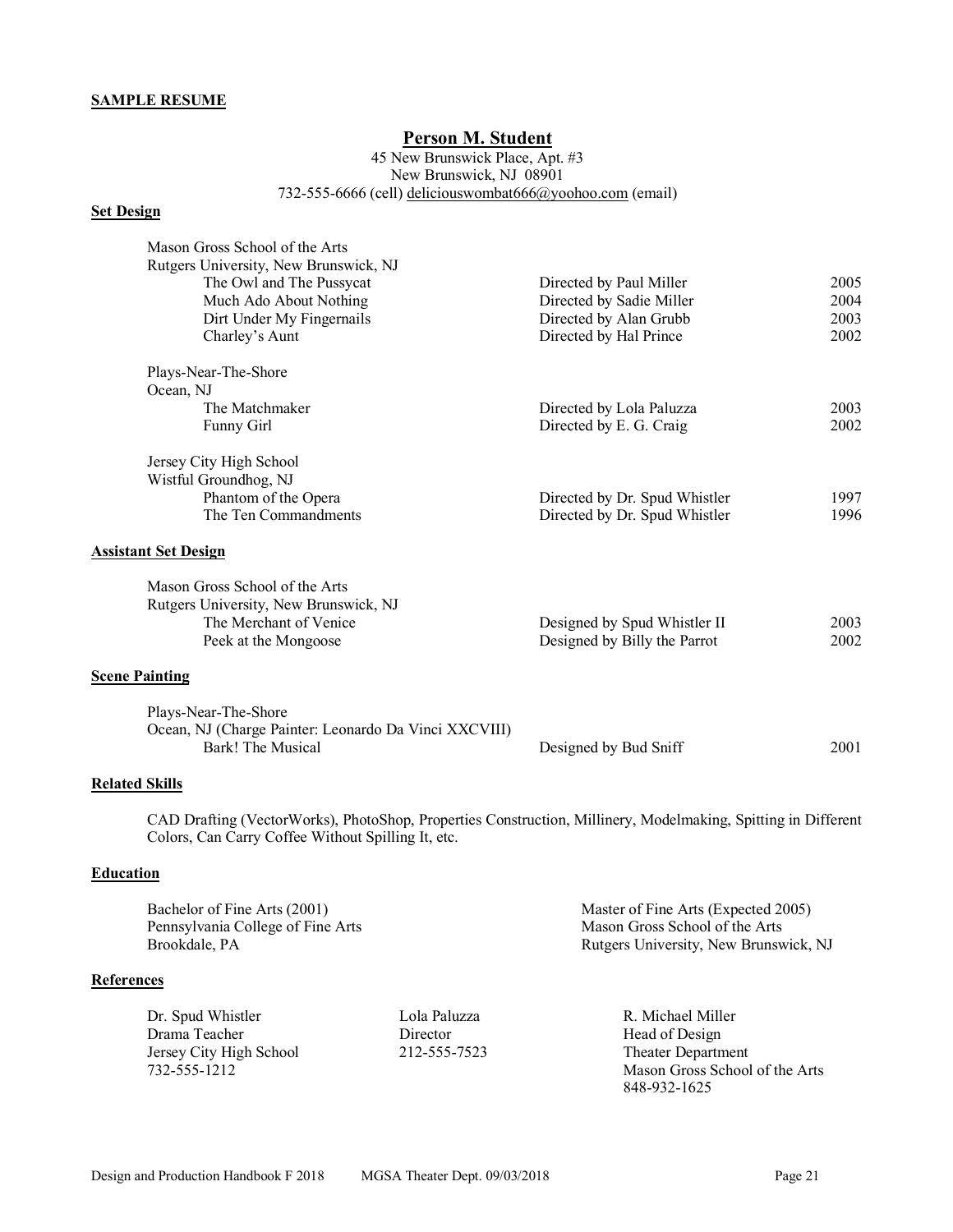#### **NOTES ON THE RESUME FORMAT**

From previous page

For a young person starting out in the world, a one-page format is STRONGLY recommended. You'll have to boil down your experiences to the most recent and/or important. Year of production is strongly recommended, and in general, list your work "most recent first" unless there is a really important job from a few years ago that should go first. On average, your work here at Mason Gross is your most recent and best (?), but if you designed, directed and sung the title role in Salome at the Metropolitan Opera House in New York City in your sophomore year of high school, that should go first on the resume.

Use the tab sets to make the columns, not the spacebar or insert a table format. If you don't know how to do this, ASK. It means you can control the composition quickly and easily. Play with the borders in "Page Setup" to maximize the amount of information you can get onto the one page.

The "outline" format works well as a start. It allows you to present the information in a clear, concise way. The important questions are "What did you do?" (Set Design); "Where did you do it?" (Metropolitan Opera House); and "Who did you work with?" (Bud Sniff). The name of the show, which is more important to you, is least important to the person reading the resume. When deciding who to list on "Who did you work with?," pick your most immediate supervisor. If designing, it's the director. If assisting, it's the designer. If painting, it's the charge scenic and/or the designer.

Your "Related Skills" had better be things you are good at, and don't say "proficient at. . ." unless you REALLY are. You may not be an ace drafter yet, don't worry, nobody expects you to be at this point. It looks worse if you try to fluff up your skills or experience. Be honest. Be specific. The people reading your resume are professionals who can sniff out baloney and fast. They want clear, concise information with a minimum of BS. Keep this in mind when you choose your font and your paper. No nonsense, easy to read is good. Scratch and sniff dark lavender paper with pale orange script text is bad. People will tell you that the nifty color and type will make the people reading the resume "remember you." This is true. They will.

ALWAYS ASK YOUR REFERENCES FOR PERMISSION FIRST! No kidding. Don't say "references available on request." Why make the person reading the resume go to the extra trouble? References should be updated frequently and be the most important and/or recent people you have worked with. Professors from Rutgers are a good idea for the first year, but we don't mind being bumped for the designers and directors you work for in that first year. In fact, it looks funny if you still have college professors on your resume after a year or two.

Also, this is a good time to rethink your email address. Frank Lloyd Wright used to recommend to his young architects that they "plant lots of foliage around their early works, so that in time, the plants will grow to cover their youthful indiscretions." You may want to consider an email address that is "just the facts."